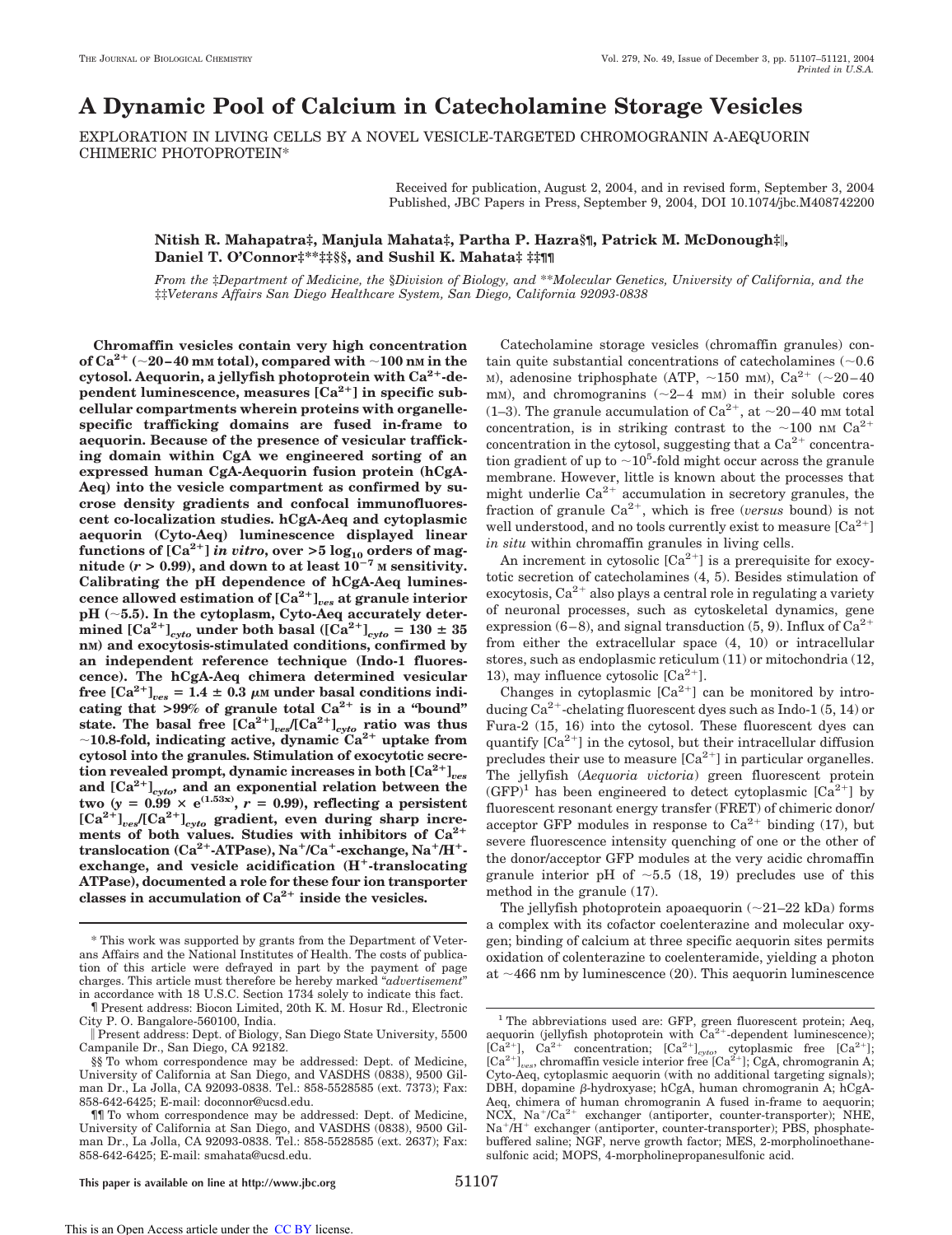can be quantified by a photomultiplier tube in the dark and its strict calcium dependence has been used to measure local calcium concentration in particular subcellular depots to which aequorin has been steered by exploiting the intracellular trafficking information in appropriately selected fusion proteins (21); successful examples include targeting to endoplasmic reticulum (22), mitochondria (23), Golgi apparatus (24), or nucleus (25). Such targeted recombinant aequorins provide the most specific means of monitoring free  $[Ca^{2+}]$  in particular subcellular compartments.

Chromogranin A (CgA) is the major protein in the soluble core of chromaffin granules (1, 3) and its N terminus has been suggested to contain the targeting signal for trafficking to chromaffin granules (26, 27). Therefore, we reasoned that a CgA-Aequorin chimera would be trafficked to the chromaffin granules by using the N-terminal targeting information of CgA, and could then monitor free vesicular  $[Ca^{2+}]$  under basal or secretion-stimulated conditions. Such a CgA-Aequorin chimera should be useful to probe questions about chromaffin cell  $Ca^{2+}$ that have remained elusive for decades, such as: (i) What is the free  $[Ca^{2+}]$  in the core of chromaffin granules? (ii) Are chromaffin granule  $Ca^{2+}$  stores predominantly free or bound? (iii) How do chromaffin granule  $Ca^{2+}$  stores respond to secretory stimuli? (iv) What transporters underlie the accumulation of granular  $Ca^{2+}$ ? Our studies suggest that chromaffin granules actively accumulate  $Ca^{2+}$  against a substantial concentration gradient (vesicle/cytosol), that >99% of  $Ca^{2+}$  inside the vesicle remains in bound form, that vesicular  $[Ca^{2+}]$  changes promptly in response to secretory stimulation, and that several discrete ion transporters in the granule membrane mediate these processes.

## MATERIALS AND METHODS *Plasmids*

*Cytoplasmic Aequorin (Cyto-Aeq)—*The unmodified aequorin coding sequence (open reading frame, Cyto-Aeq), subcloned in the eukaryotic expression vector pcDNA3 (Invitrogen), was a gift from Jenny M. Stables, Glaxo Wellcome, Ware, Herts, United Kingdom.

*Human Chromogranin A-Aequorin In-frame Chimera (hCgA-Aeq)—* The entire human CgA (hCgA) coding DNA (open reading frame), excluding the stop codon (1371 bp), was first amplified by PCR from the pGEM-hCgA plasmid (from Lee Helman, NCI, National Institutes of Health, Ref. 28) using these forward (5-CTTCGAATTCTGACCGC-CATGCGCTCCGCCGCTGTCCTG-3', containing the underlined EcoRI site) and backward (5'-CCCGCGGTACCGTGCCCCGCCGTAGTGC-CTGCAG-3, containing the underlined KpnI site) primers. The aequorin-coding region (588 bp) was also amplified by PCR from the Cyto-Aeq plasmid using these forward (5- CGGGGTACCTATGAC-CAGCGAACAATACTCAGTC-3, containing the underlined KpnI site) and backward (5'- ATAAGAATGCGGCCGC GAGTTTCTTAGGGGA-CAGCTCCACCGTA-3, containing the underlined NotI site) primers. Following digestion with EcoRI and KpnI, the hCgA PCR product was subcloned between the EcoRI and KpnI sites of the eukaryotic expression vector pEGFP-N1 (containing the CMV immediate-early gene promoter; Clontech, Palo Alto, CA). The KpnI/NotI-digested aequorin PCR product was subsequently ligated between the KpnI and NotI sites of the pEGFP-N1/hCgA plasmid, thereby replacing EGFP, resulting in the hCgA-Aeq plasmid wherein the human CMV promoter drives expression of the fused/in-frame hCgA-Aequorin chimera, with hCgA at the N terminus and aequorin at the C terminus. The correct in-frame fusion of aequorin at the downstream end of hCgA (hCgA-Aeq) was confirmed by sequencing the plasmid construct. Plasmids were grown in *Escherichia coli*, and supercoiled plasmid DNA molecules were purified using Qiagen columns (Qiagen Inc., Chatsworth, CA).

## *Cell Culture and Transfection*

Early passage (passage 8–15) rat pheochromocytoma PC12 cells used in the present study were grown in DME/high glucose medium supplemented with 5% heat-inactivated fetal bovine serum, 10% heat-inactivated horse serum (Gemini Bio-Products, Woodland, CA), 100 unit/ml penicillin G and 100  $\mu$ g/ml streptomycin (Invitrogen) at 37 °C, 6% CO<sub>2</sub>. PC12 cells were transfected with Cyto-Aeq or hCgA-Aeq plasmids by a polycationic lipid method (Superfect; Qiagen, Inc.) as described previously (29).

## *Subcellular Localization of the Vesicular hCgA-Aeq Chimera: Sucrose Gradient Fractionation and Immunoblotting*

PC12 cells grown in 10-cm plates were transfected with hCgA-Aeq. 16 h after transfection, cells were incubated with 1  $\mu$ Ci of [<sup>3</sup>H]-norepinephrine (PerkinElmer Life Sciences, Inc.) and  $5 \mu$ M coelenterazine (Molecular Probes, Eugene, OR) for 3 h at 37 °C. Cells were then subjected to three washes with DME/high glucose medium and two washes with PBS, each for 5 min at 37 °C. Cells from three plates were pooled in 3 ml of ice-cold 10 mM HEPES, pH 7.4, 1 mM dithiothreitol, 0.3 M sucrose, and briefly (10–15 s) homogenized by a Tissuemizer (Tekmar, Cincinnati, OH) set at output 50%. The suspension was then layered over a 40 ml continuous sucrose density gradient (0.3- 2.0 M) and centrifuged at 30,000 rpm, 4 °C for 2.5 h (30). 24 samples from different fractions of the sucrose gradient were collected and each fraction was subjected to: (i) [3H]norepinephrine assay (by liquid scintillation counting), (ii) determination of sucrose concentration (by refractometry), and (iii) measurement of aequorin luminescence (to 300  $\mu$ l of a gradient fraction, 100  $\mu$ l of 10 mm HEPES, pH 7.4, 400 mm KCl, 40  $\rm{mm~CaCl}_{2}, 0.4\%$  Triton X-100 was added by injection, and luminescence was recorded) by a luminometer (Model LB 953, EG&G Berthold.

 $10 \mu$ l of sucrose density gradient fractions were electrophoresed on a 9% SDS-polyacrylamide gel, and the proteins were blotted onto a nitrocellulose membrane. The membrane was incubated overnight at 4 °C with a rat anti-jellyfish aequorin primary antibody (a gift from Larry Ruben, Dallas, TX; 1:500) and for 1 h at room temperature with goat anti-rat IgG conjugated to horseradish peroxidase (1:5000), followed by chemiluminescent detection using an ECL system (Pierce).

## *Subcellular Localization: Immunolocalization of the Vesicular hCgA-Aeq Chimera*

Neurite-differentiated (NGF; 100 ng/ml for 2 days) (31) and control PC12 cells grown on 4 well slides (LabTek, Chamber slides) were transfected with hCgA-Aeq. Neurite-differentiated transfected cells were maintained in NGF (100 ng/ml). The medium was removed 16 h after transfection, washed twice with PBS, and fixed with 2% paraformaldehyde for 1 h at room temperature. PBS-washed cells were permeabilized with 0.1% Triton X-100 in PBS for 5 min and incubated with blocking buffer (0.1% bovine serum albumin, 8 mM glycine in PBS) for 15 min at room temperature. This was followed by incubation with rat anti-jellyfish aequorin primary antibody (1:100) and/or mouse antidopamine  $\beta$ -hydroxylase (DBH; 1:150) (BD Pharmingen, San Diego, CA) overnight at 4 °C. Cells were washed twice with PBS (5 min each) and incubated for 1 h at room temperature either with Alexa Fluor® 594 (red) conjugated to goat anti-rat IgG (Molecular Probes, 1:150) to detect hCgA-Aeq, and/or Alexa Fluor® 488 (green) conjugated goat anti-mouse IgG (Molecular Probes, 1:150) to detect DBH. The slides were washed thrice with PBS (10 min each), mounted with ProLong® antifade reagent (Molecular Probes), kept at room temperature for 2 h and stored at 4 °C before viewing under a Zeiss LSM 510 laser scanning confocal microscope.

## *Secretagogue-stimulated Release of Norepinephrine*

Norepinephrine secretion was assayed as described previously (5). In brief, PC12 cells labeled with 1  $\mu$ Ci of L-[<sup>3</sup>H]norepinephrine for 3 h at 37 °C, washed twice with release buffer (150 mM NaCl, 5 mM KCl, 2 mM CaCl<sub>2</sub> ,10 mM HEPES pH 7), and incubated for 20 min (at 37 or 8 °C) in release buffer with or without a secretagogue (60  $\mu$ M nicotine, 100  $\mu$ M ATP, 1  $\mu$ M ionomycin, 2 mM  $BaCl<sub>2</sub>$  or 55 mM KCl). In depolarization experiments, the secretion buffer contained 55 mM KCl and 100 mM NaCl. Precooled (8 °C) release buffer with or without secretagogue was used in low temperature experiments. In some experiments, the release buffer was supplemented with 400 mM sucrose. Supernatant was collected 20 min after treatment, and then the cells were exposed to lysis buffer (150 mm NaCl, 5 mm KCl, 2 mm CaCl<sub>2</sub> 10 mm HEPES pH  $7,0.1\%$ (v/v) Triton X-100). Release medium and cell lysates were assayed for [<sup>3</sup>H]norepinephrine by liquid scintillation counting, and results were expressed as % secretion: (amount released/(amount released + amount in cell lysate))  $\times$  100. Net secretion is secretagogue-stimulated release minus basal release.

## *Measurement of Aequorin Luminescence and* Calibration of [Ca<sup>2+</sup>]

For *in vivo* experiments, Cyto-Aeq or hCgA-Aeq -transfected PC12 cells were incubated with  $5 \mu$ M coelenterazine for 1 h in growth medium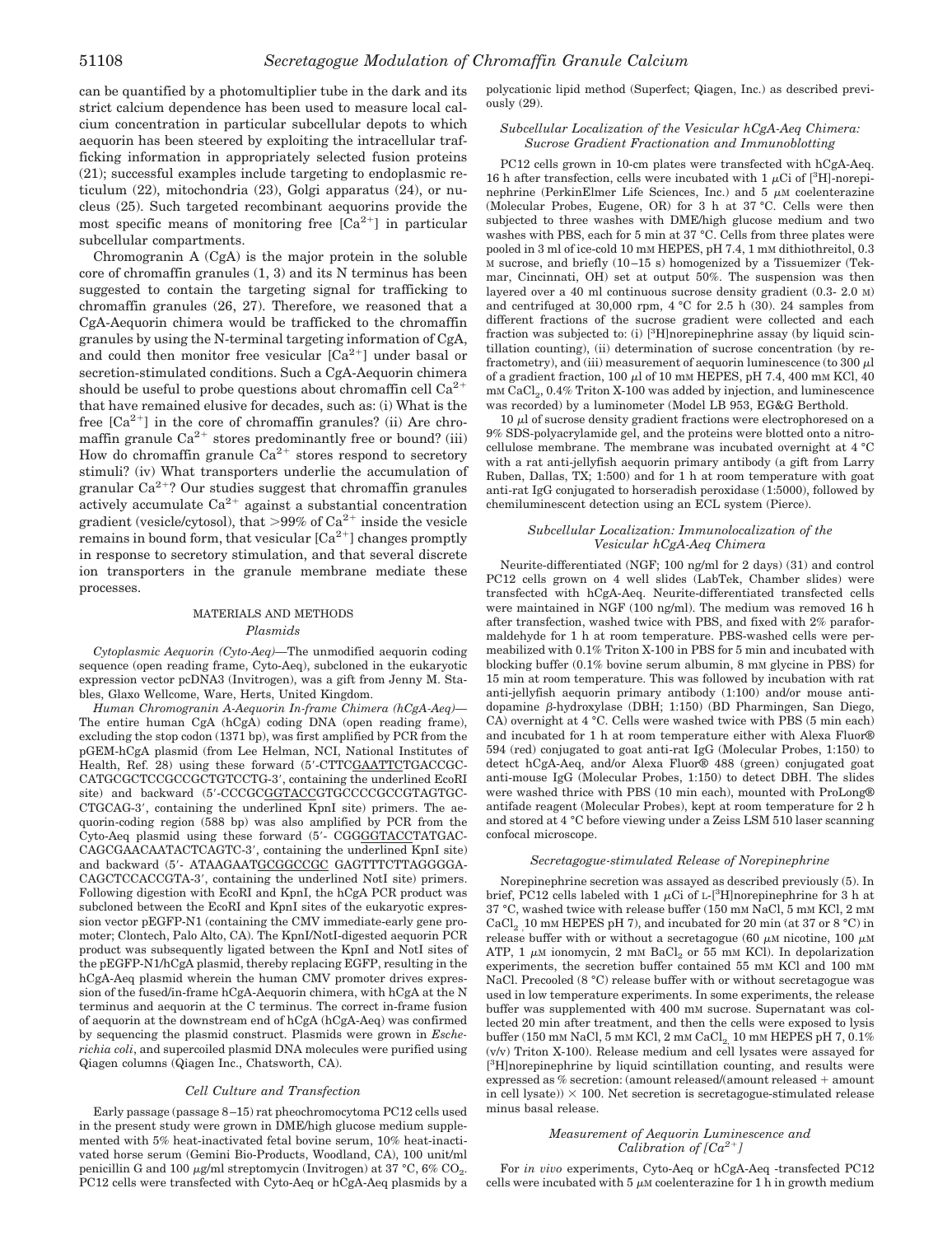at 37 °C for aequorin reconstitution (the process of conversion of apoaequorin into the active photoprotein aequorin via formation of a complex with the luminophore coelenterazine). Cells were washed thrice (5 min each) with modified Krebs-Ringer buffer (KRB; 125 mm NaCl, 5 mm KCl, 1 mm  $\mathrm{Na_3PO_4}$ , 1 mm  $\mathrm{MgSO_4}$ , 2 mm  $\mathrm{CaCl_2}$ , 5.5 mm glucose, 20 mm HEPES, pH 7.4), scraped gently and suspended in the same KRB. In some experiments, transfected PC12 cells were incubated with coelenterazine in calcium-free KRB (125 mm NaCl, 5 mm KCl, 1 mm  $\rm Na_{3}PO_{4},$ 1 m<sup>M</sup> MgSO<sup>4</sup> , 5.5 mM glucose, 20 mM HEPES, pH 7.4, 1 mM EGTA) at 37 °C, washed, scraped gently, and suspended in the same calcium-free KRB. Cell suspensions in clear plastic polystyrene  $12 \times 47$  mm tubes were treated with NH4Cl (1 mM), tyramine (1 mM), bafilomycin A1 (10 nM), thapsigargin (10  $\mu$ M), amiloride (1 mM), ethyl isopropyl amiloride (10  $\mu$ M), or KB-R7943 (10  $\mu$ M) for 20 min at room temperature. The luminescence from Cyto-Aeq or hCgA-Aeq-transfected live cell suspension (mock *versus* treatment) was measured in the 37 °C-heated chamber of an ultra-sensitive, low noise luminometer with a 12W Peltiercooled (8 °C) photomultiplier tube (PMT), a dark count rate of  $<$ 100 cps (even at 20 °C), spectral sensitivity of 390–620 nm, 20 ns resolution, and quantum efficiency of 24% (AutoLumat LB 953, EG&G Berthold, Bad Wildbad, Germany), with AutoLumat-PC-Control software in a desktop computer running DOS on an Intel Celeron RAM chip.

The cells received secretagogues (60  $\mu$ M nicotine, 60 mM KCl, 100  $\mu$ M ATP, or  $1 \mu$ M ionomycin) in KRB or calcium-free KRB through softwarecontrolled injector ports. For measurement of aequorin luminescence under basal conditions KRB only was injected to the cell suspension.

In experiments to inhibit exocytosis by low temperature, coelenterazine-reconstituted hCgA-Aeq-expressing PC12 cells were precooled to 8 °C before secretagogue exposure. In experiments to inhibit exocytosis by hyperosmolarity, hCgA-Aeq-expressing PC12 cells were exposed to secretagogues in KRB buffer supplemented with 400 mM sucrose. Luminescence before and after injection of a secretagogue was recorded by the PMT and saved in a Kaleidagraph spreadsheet. At the conclusion of the experiment, activated (unoxidized) aequorin still remaining inside the cells was determined by cell lysis in the presence of 10 mm  $CaCl<sub>2</sub>$ and 0.05% Triton X-100.

For *in vitro* calibration of aequorin luminescence with respect to free [Ca<sup>2+</sup>], Cyto-Aeq- or hCgA-Aeq-expressing PC12 cells were reconstituted with coelenterazine  $(5 \mu M)$  in calcium-free KRB, washed with calcium-free KRB, and lysed in calcium-free KRB with 0.05% Triton X-100. The cell lysates (100  $\mu$ l) were mixed with 100  $\mu$ l of EGTAbuffered  $Ca^{2+}$  solutions (using the on-line MaxChelator program www.stanford.edu/~cpatton/maxc.html), to achieve a range of specific, free  $[Ca^{2+}]$  in the final solution), followed by recording of the light emission. The rate of light emission (photon counts per second) was recorded just after addition of a  $Ca^{2+}$  buffer  $(L)$ . After 1 min, the cell lysate was exposed to a saturating calcium solution (10 mm  $\mathrm{CaCl}_{2}$  in 0.05% Triton X-100) and the recording was continued until the light emission returned to baseline. The luminescence signal at each point of the experiment was normalized by  $L_{\text{max}}$ , the integral of photon counts from that point to the end of the experiment (32).

For *in vitro* calibration of aequorin luminescence with respect to pH, hCgA-Aeq transfected PC12 cell lysate  $(100 \mu l)$  was mixed with 100  $\mu$ l of 125 mm NaCl, 5 mm KCl, 1 mm  $\rm{MgSO}_{4},$  5.5 mm glucose, and one of the following non-calcium-interacting buffers at 25 mM: MES, pH 5.4; MOPS, pH 6.0; HEPES, pH 7.2, Tris, pH 8.2; glycine, pH 9.6, containing either 0.2 mm or 10 mm CaCl<sub>2</sub>, followed by recording of luminescence.

## *Independent Measurement of Cytosolic [Ca2*- *] by Indo-1 Fluorescence*

Indo-1/AM loading solution was freshly prepared as follows: A  $50$ - $\mu$ g aliquot of Indo-1/AM (Molecular Probes) was mixed with 1.5  $\mu$ l of a 20% (w/v) Pluronic® F127 solution (low toxicity dispersing agent; Molecular Probes) and 14.5  $\mu$ l of Me<sub>2</sub>SO, yielding a 3 mm solution of Indo-1/AM. This was diluted 1:1000 in Dulbecco's modified Eagle's medium supplemented with 10% fetal bovine serum. To load the cells with Indo-1, PC12 cells grown on LabTek 4-chamber slides having 1 German borosilicate cover glass floor (Nunc) were incubated with 500  $\mu$ l of loading solution per well at 37 °C in a 5%  $CO<sub>2</sub>$  atmosphere for 30 min. After rinsing the cells with KRB, the LabTek chamber was mounted on the stage of a Nikon Diaphot microscope that was interfaced to a Solamere Technologies dual emission photometry system. Excitation was provided by a 100 W mercury lamp and an Indo-1 excitation filter set from Chroma, which features an excitation filter centered at  $\lambda_{\rm ex} = 365$  nm with a band-pass of 5 nm. A 380 nm dichroic long-pass beam splitter was used under the nose cone of the microscope to separate the excitation and emission fluorescence light pathways. The emission path was

split and monitored using separate photomultiplier tubes with band pass emission filters centered at  $\lambda_{\rm em} = 405/30$  nm or  $\lambda_{\rm em} = 485/25$ , for channel 1 or channel 2, respectively. Data were collected at room temperature at an acquisition rate of 4 Hz with equal gain settings on each channel via a MacLab interface and Power MacIntosh computer using Chart 3.5 software.

For typical experimental runs, the cells were placed in 300  $\mu$ l of buffer per well. Basal recordings of Indo-1 fluorescence were made from the field of view afforded by a  $100 \times$  oil-immersion objective. The fields were  $~50\%$  confluent and the signals corresponded to data obtained simultaneously from several cells ( $\sim$ 20 to 40 per field). Chemicals (*e.g.* nicotine, ATP) were typically added as 300  $\mu$ l of a 2× stock solution. Following determinations of basal and secretagogue-induced changes in Indo-1 fluorescence, the cells were placed in buffer containing no added calcium with 3 mM EGTA. After  $\sim$ 3 min, this was replaced with a buffer containing no added calcium, with  $3 \text{ mm}$  EGTA and  $10 \mu$ M ionomycin. Stable  $R_{\text{min}}$  values (Indo-1 emission signals at 405 and 485 nm) were obtained within 20 min. During the equilibration with 3 mM EGTA and ionomycin, excitation was intermittent to prevent excessive photobleaching. This buffer was then replaced by a buffer containing 10 mM calcium and 10  $\mu$ M ionomycin to achieve the  $R_{\text{max}}$  (equilibration with this buffer was typically achieved within 2 min). Following determination of  $R_{\text{min}}$  and  $R_{\text{max}}$ , the buffer was replaced by a buffer containing 10 mM  $MnCl<sub>2</sub>$ , which quenches all Indo-1 fluorescence, resulting in a determination of autofluorescence and background illumination for the field; photomultiplier outputs in the presence of  $MnCl<sub>2</sub>$  were subtracted from the previously obtained data for each run, post-hoc.

The fluorescence emission  $(F_{405}/F_{485})$  Indo-1 ratio was calibrated to [Ca<sup>2+</sup>]<sub>cyto</sub> by the equation:  $[Ca^{2+}]_i = K_d \beta (R - R_{min})/(R_{max} - R)$ , where the  $K_d$  of Indo-1 for calcium was assumed to be 250 nm on the basis of several published reports documenting identical or quite similar  $K_d$ values in physiological buffers having ionic strength of  $\sim$ 150 mM and pH of  $\sim$ 7.0 (33–35);  $\beta$ , the ratio of fluorescence obtained at 485 nm, in the absence *versus* the presence of calcium, was 5.16 for this system; and  $R_{\text{min}}$  and  $R_{\text{max}}$  were 0.617 and 4.65, respectively.

#### *Chemicals*

NH4Cl, ATP, nicotine, and tyramine were purchased from Sigma. Indo-1/AM (acetoxy-methyl ester), 5-(*N*-ethyl-*N*-isopropyl) amiloride (abbreviated as ethyl-isopropyl amiloride) were obtained from Molecular Probes. 2-[2-[4-(4-nitrobenzyloxy)phenyl]ethyl]isothiourea mesylate (abbreviated as KB-R7943) was purchased from Tocris Cookson Inc. (Ellisville, MO). Amiloride, bafilomycin A1, coelenterazine, ionomycin, and thapsigargin were obtained from Calbiochem (San Diego, CA).

#### *Data Presentation and Statistics*

Data are reported as the mean value  $\pm$  one S.E. One representative result from at least three independent experiments is shown. When only two conditions (*e.g.* control and experimental) were compared, the data were evaluated by unpaired Student's *t* tests. Statistical significance was concluded at  $p < 0.05$ . Statistics were computed with the programs InStat (GraphPad Software; San Diego, CA), or Kaleidagraph (Synergy/Abelbeck Software; Reading, PA).

#### RESULTS

*Construction and Subcellular Localization of the hCgA-Aeq Chimera—*The structure of the hCgA-Aeq chimera is shown in Fig. 1*A*. The construct encodes full-length hCgA and aequorin proteins such that the photoprotein aequorin is fused in-frame at the C terminus of hCgA. The human CMV promoter drives expression of the hCgA-Aeq chimeric protein.

To detect the subcellular localization of the chimera, sucrose density gradient centrifugation was performed on homogenates of PC12 cells transfected with hCgA-Aeq and labeled with [<sup>3</sup>H]norepinephrine. After centrifugation, we measured sucrose concentration, norepinephrine radioactivity, and aequorin luminescence in different fractions of the gradient. [<sup>3</sup>H]norepinephrine and aequorin luminescence co-localized in the same gradient fractions with peaks at 1.2 M sucrose (Fig. 1*B*), suggesting that the hCgA-Aeq chimera is trafficked into chromaffin granules in PC12 cells. Consistent with this observation, SDS-PAGE followed by anti-aequorin immunoblotting of the gradient fractions also detected a protein of  $\sim 80$  kDa (approximately the combined molecular weights of CgA, at  $\sim$ 49 kDa,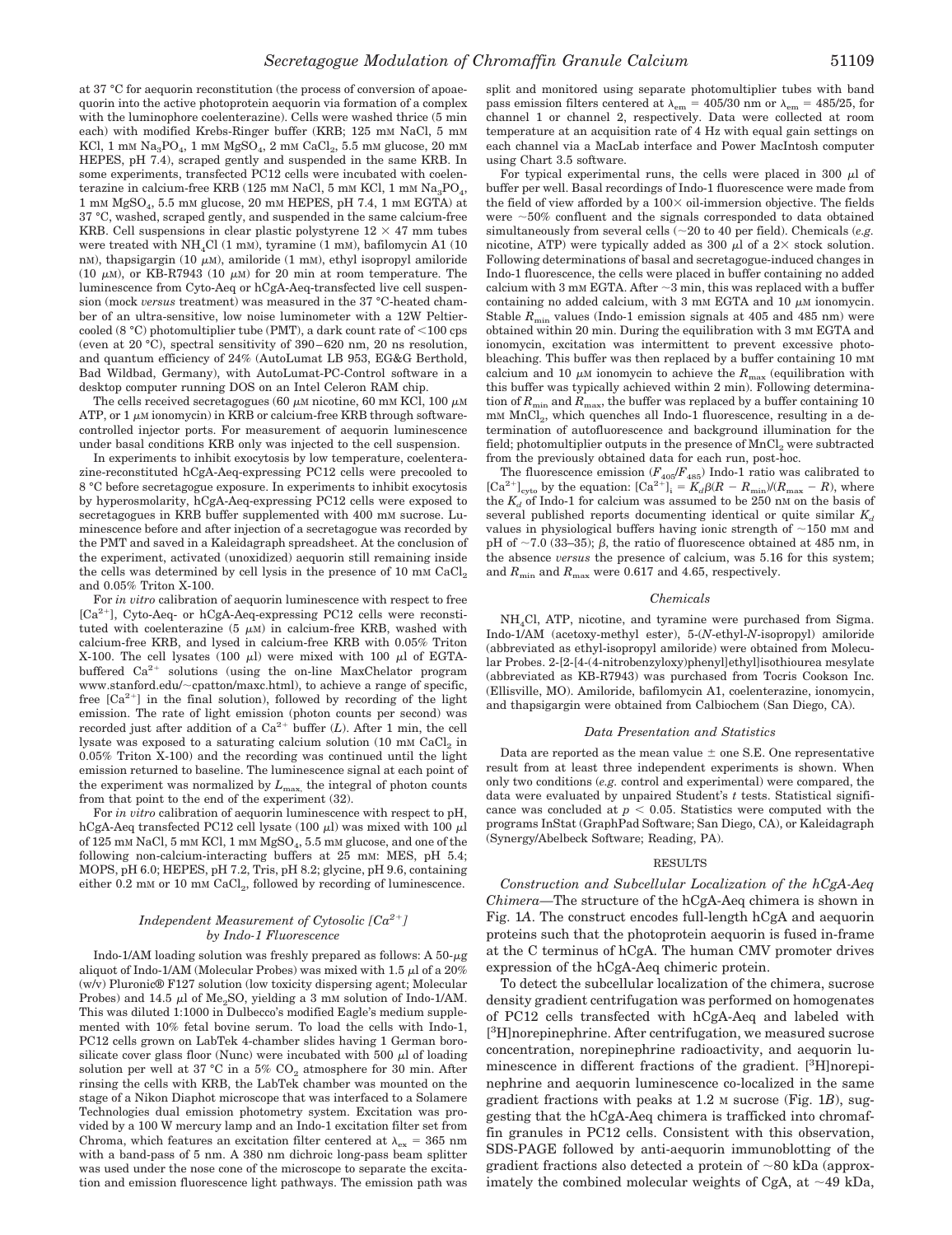**hCMV IE** 

Α.

FIG. 1. *A*, schematic map of the hCgA-Aeq. The hCgA cDNA (as an EcoRI-KpnI fragment) is fused with the aequorin (Aeq) cDNA (as a KpnI-NotI fragment) in-frame, and expression of the chimeric gene is driven by the strong human cytomegalovirus immediate-early (*hCMV IE*) promoter. *B*, expression of the hCgA-Aeq fusion protein in PC12 cells and its trafficking to the chromaffin granules. PC12 cells were transfected with hCgA-Aeq, labeled with  $L-[3H]$ norepinephrine, homogenized briefly (10–15 s) in isotonic sucrose, and the homogenate was layered over a 40-ml continuous sucrose density gradient (0.3–2.0 M) and centrifuged at 30,000 rpm, 4 °C for 2.5 h. *Top panel*, samples from different fractions of the sucrose gradient were collected and each fraction was subjected to: (i) [3H]norepinephrine assay, (ii) determination of the sucrose concentration (gradient buoyant density position), and (iii) aequorin luminescence measurement. Aequorin luminescence and [3H]norepinephrine counts co-localized in the same subcellular fraction. *Bottom panel*, SDS-PAGE immunoblot of the gradient fractions (using a rat anti-aequorin antibody) detected the hCgA-Aeq fusion protein at  $M_r \sim 80$ .



hCgA

Aeg

and aequorin, at  $\sim$ 21–22 kDa) peaking in the same gradient fractions at  $\sim$ 1.2 M sucrose, as shown in Fig. 1*B*.

To confirm appropriate targeting of the hCgA-Aeq fusion protein to chromaffin granules, confocal immunofluorescence microscopy was performed. The hCgA-Aeq fusion protein was visualized with red Alexa Fluor® 594 whereas DBH (chosen as a marker protein of the chromaffin granules) was detected with green Alexa Fluor® 488. The hCgA-Aeq chimera displayed a peripheral pattern typical of secretory granules (Fig. 2*A*, *red*), and co-localized with the distribution pattern of DBH (Fig. 2*B*, *green*); indeed, simultaneous visualization of hCgA-Aeq (red) and DBH (green) yielded nearly complete overlap co-fluorescence (Fig. 2*C*, *yellow*), suggesting co-localization in the same subcellular particle: the chromaffin granule. The immuno-colocalization experiment was also performed with neuron-differentiated PC12 cells; the results demonstrate trafficking of the hCgA-Aeq chimera to DBH-containing granules at the neurite termini (Fig. 2, *D–F*; *arrows*).

Calibration of Aequorin Luminescence with  $[Ca^{2+}]$  in Vitro— To convert the aequorin luminescence signal into  $[Ca^{2+}]$ , we used a series of buffers with different concentrations of free  $Ca<sup>2+</sup>$  and a fixed amount of PC12 cell lysate with expressed Cyto-Aeq or  $hCgA-Aeq$ , at constant pH (10 mm HEPES, 0.2 m



FIG. 2. **Localization of the hCgA-aequorin fusion protein in the chromaffin granules by confocal immunomicroscopy.** Undifferentiated (*A–C*) and neuron-differentiated (*D–F*; NGF, 100 ng/ml, 3 days) PC12 cells transfected with hCgA-Aeq were probed with rat anti-jellyfish aequorin and mouse anti-DBH antibodies, followed by staining with *red* Alexa Fluor® 594 goat anti-rat IgG (to detect the hCgA-Aeq fusion protein; *A* and *D*), or *green* Alexa Fluor® 488 goat anti-mouse IgG (to detect DBH, a marker protein for chromaffin granules; *B* and *E*). Co-localization (in *yellow*) of the hCgA-Aeq fusion protein, and DBH is shown in *C* and *F*. *Arrow*, neurite terminus showing co-localization of hCgA-Aeq and DBH. The original magnification was  $\times 640$ .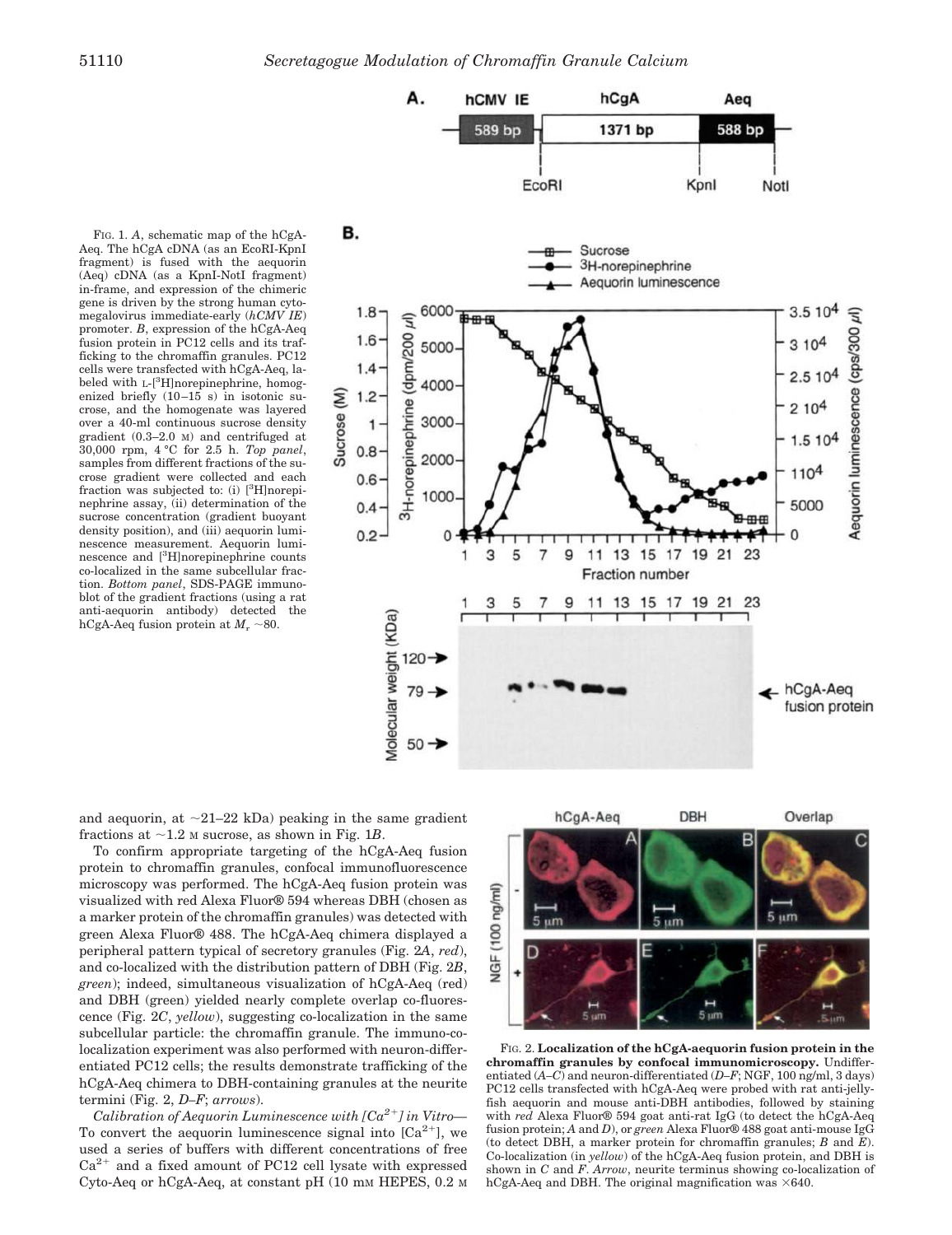

FIG. 3. **Calibration of aequorin luminescence with Ca2 and pH.** *A*,  $Ca^{2+}$  response curve of the Cyto-Aeq protein. *B*,  $Ca^{2+}$  response curve of the hCgA-Aeq chimeric protein. *C*, pH response curve of the hCgA-Aeq chimeric protein. For determination of calcium response, 100 -l of the Cyto-Aeq- or hCgA-Aeq- transfected PC12 cell lysate was mixed with 100  $\mu$ l of EGTA-buffered Ca<sup>2+</sup> solutions followed by recording the light emission continuously. For determination of the pH response, 100  $\mu$ l of the hCgA-Aeq-expressing PC12 cell lysate was mixed with 100  $\mu$ l of 125 mm NaCl, 5 mm KCl, 1 mm MgSO<sub>4</sub>, 5.5 mm glucose, and one of the following pH buffers, at 25 mM: MES, pH 5.4, MOPS, pH 6.0, HEPES, pH 7.2, Tris, pH 8.2, or glycine, pH 9.6. These buffers contained 0.2 mm or 10 mm CaCl<sub>2</sub>, Luminescence was then recorded. *L* is the rate of photon emission immediately after mixing the cell lysate with the buffer having a particular  $[Ca<sup>2+</sup>]$  or pH,  $L_{\text{max}}$  is the total remaining light emission at that moment.

KCl, pH 7.0), and plotted the  $log(L/L_{\text{max}})$  *versus*  $log(Ca^{2+})$ , where *L* is the rate of light emission just after addition of a particular calcium buffer, and  $L_{\text{max}}$  is total remaining light emission at that moment. The calcium response curves are shown in Fig. 3, *A* and *B*. For both Cyto-Aeq and hCgA-Aeq,

 $\log_{10} (L/L_{\rm max})$  linearly predicted  $\log_{10}$  [Ca<sup>2+</sup>] over several orders of magnitude, and down to as low as  $10^{-7}$  M [Ca<sup>2+</sup>].

Because the chromaffin granule interior is acidified to pH  $\sim$  5.5 (18, 19), we studied whether aequorin luminescence is influenced by pH, using a series of buffers with different pH values ( $pH = 5.42-9.40$ ) but a fixed amount of calcium (10 mm), and recombinant hCgA-Aeq. We found that the  $L/L_{\text{max}}$  values at pH 5.42 were 3.3-fold lower than those at pH 7.2 (Fig. 3*C*). Therefore, to estimate  $[Ca^{2+}]$  at pH = 5.5 (approximating the chromaffin granule interior), *in vivo L/L*<sub>max</sub> values for transfected/expressed hCgA-Aeq were multiplied by the factor 3.3. *In vivo L*/*L*max values for transfected/expressed Cyto-Aeq were not, of course, so corrected, since physiological cytoplasmic pH is typically  $\sim 7.0 - 7.4$ .

Based on the  $[Ca^{2+}]$  (Fig. 3, *A* and *B*) and pH (Fig. 3*C*) calibrations shown above, algebraic conversion of luminescence values to  $[Ca^{2+}]$  was performed by using the following modifications of empirical equations (36): for cytoplasmic free [Ca<sup>2+</sup>] in molarity,  $[Ca^{2+}]_{cyto} = \sqrt{(10^{[x - 9.5]})}$ , where  $x =$ log<sub>10</sub>( $L/L_{\text{max}}$ ); and for the vesicular free calcium in molarity,  $[Ca^{2+}]_{ves} = \sqrt{(10^{[y - 8.6]})}$ , where  $y = \log_{10}(3.3 \times L/L_{\text{max}})$ .

*Comparison of the Cytosolic [Ca2*- *] Obtained from Cyto-Aeq Luminescence to an Independent Method: Indo-1 Fluorescence—*To assure that the equations employed to convert aequorin luminescence to  $[Ca^{2+}]$  provide reasonable estimates of free calcium concentration, PC12 cells (same passage) were used to estimate cytoplasmic calcium in two independent ways: by measuring Indo-1 fluorescence (Fig. 4*A*) as well as aequorin luminescence (Fig. 4*C*); in each case, the data were converted to free [Ca<sup>2+</sup>]<sub>cyto</sub>. Under basal/unstimulated conditions, the free  ${[Ca^{2+}]}_{cyto}$  was found to be 81  $\pm$  10 nm (*n* = 7 experiments; Fig. 4*B*) as obtained from Indo-1 fluorescence (assuming an Indo-1/  $Ca^{2+} K_d$  of 250 nm, Ref. 33), a value which is similar to the  ${[Ca^{2+}]}_{cyto}$  of 130  $\pm$  35 nm (*n* = 6 experiments, see Table I) as obtained using Cyto-Aeq luminescence.

We also measured the  $[Ca^{2+}]_{cyto}$  in the same batch of live PC12 cells after stimulation with a purinergic  $P_{2x}$  agonist (100)  $\mu$  M ATP) (5) or a nicotinic cholinergic agonist (60  $\mu$ M nicotine). After ATP stimulation, the cytosolic  $[Ca^{2+}]$  increased to  $\sim$  1.3  $\mu$ м (calculated from Indo-1 fluorescence) or  ${\sim}1.4$   $\mu$ м (calculated from aequorin luminescence) (Fig. 4). Similarly, both techniques could detect an elevation of cytosolic  $\lbrack Ca^{2+} \rbrack$  to  $\sim\!400$  nm after nicotinic stimulation (data not shown). Thus, both basal and peak  ${[Ca^{2+}]}_{cyto}$  values obtained by two different reagents are quite close, suggesting that the aequorin technique bears substantial fidelity to a well established technique (Indo-1 fluorescence) in the cytosol.

*Free [Ca2*- *] in Chromaffin Granules Estimated by hCgA-Aeq Luminescence in Live PC12 Cells—*To estimate free intragranular  $[Ca^{2+}]$ , PC12 cells were transfected with the plasmid hCgA-Aeq, aequorin was reconstituted with coelenterazine 24 h after transfection, and luminescence was recorded continuously in the live cells (Fig. 5, *A* and *C*), with algebraic conversion of luminescence to an estimate of  ${[Ca^{2+}]}_{\text{ves}}$  (Fig. 5, *B* and *D*) using the empirical equation derived above:  $\left[Ca^{2+}\right]_{ves}$  $= \sqrt{(10^{[y - 8.6]})}$ , where  $y = \log_{10}(3.3 \times L/L_{\text{max}})$ . We found that free [Ca<sup>2+</sup>]<sub>ves</sub> under basal conditions in live PC12 cells in physiological KRB buffer is  $1.4 \pm 0.31 \mu M$  ( $n = 8$  experiments; Table I). In a different set of experiments, when aequorin reconstitution was carried out in the absence of extracellular calcium, injection of 2 mm  $CaCl<sub>2</sub>$  - supplemented KRB resulted in a transient free  $[Ca^{2+}]_{ves}$  peak of 5.8  $\pm$  0.3  $\mu$ M (*n* = 6 experiments, Fig. 10), that declined to an intermediate value (lasting for  $\sim$ 10 s) of 2.3  $\pm$  0.2  $\mu$ M ( $n = 6$  experiments, Fig. 10), followed by a gradual decline to a relatively stable (lasting for several minutes) value of  $\sim$ 1.4  $\mu$ M (data not shown). Thus, basal free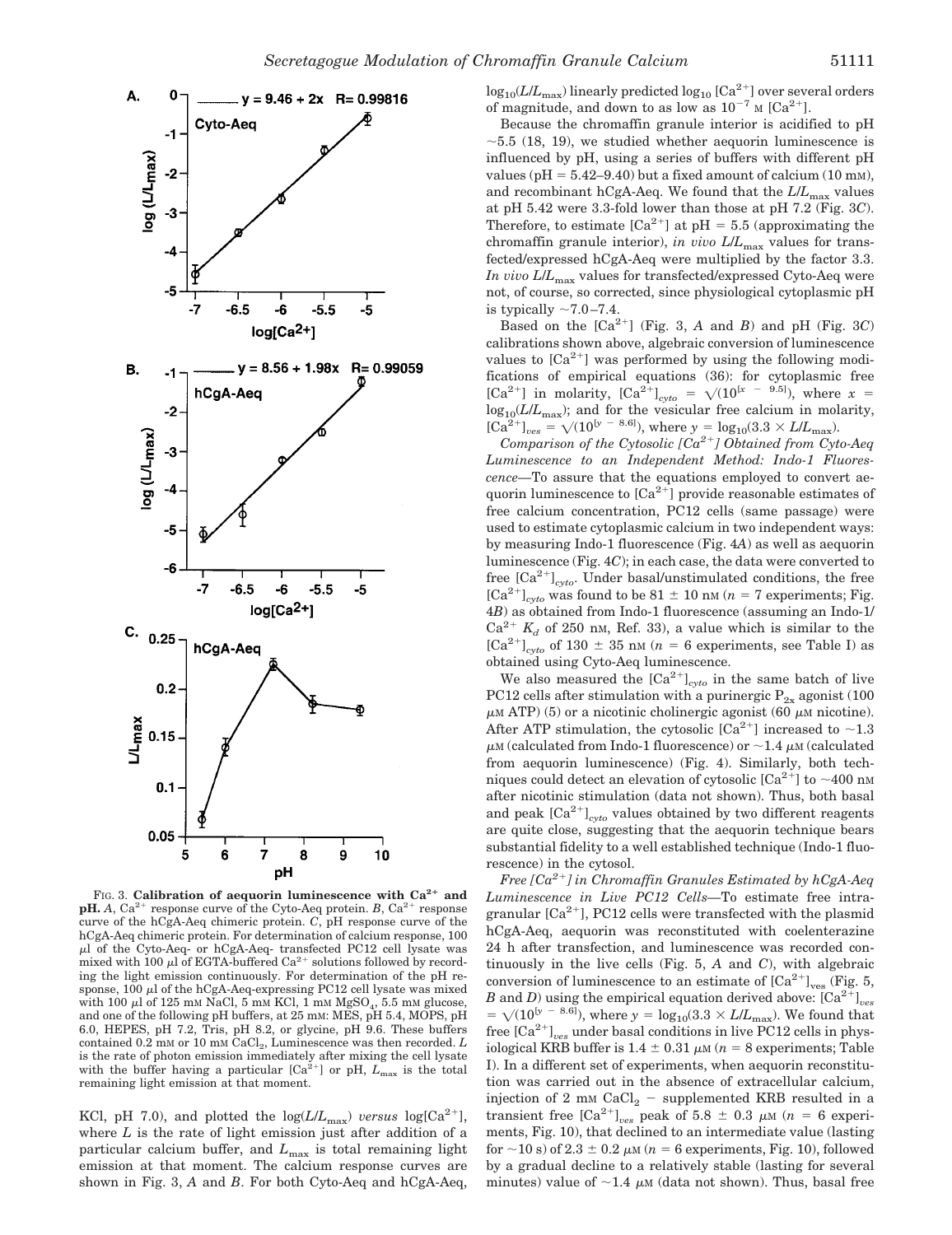

FIG. 4. **Effect of ATP on the cytosolic [Ca2 ] as measured by Indo-1 fluorescence and Cyto-Aeq luminescence in live PC12 cells.** *A*, Indo-1 fluorescence at 405 nm ( $F_{405}$ , blue line) and 485 nm ( $F_{485}$ , green line), and the ratio ( $F_{405}F_{485}$ , red line) before and after stimulation of the PC12 cells before and after stimulation of the Indo-1 fluorescence (shown in *A*). *C*, aequorin luminescence profile of PC12 cells expressing Cyto-Aeq, before and after stimulation with ATP (100  $\mu$ m) and cell lysis. *D*, effect of ATP on cytosolic calcium concentration as calculated from aequorin luminescence (shown in *C*).

TABLE I

Compartmental [Ca<sup>2+</sup>] and calecholamine secretion during exocytotic stimulation of PC12 chromaffin cells Values are shown as mean  $\pm$  S.E. for replicate observations:  $\left[\text{Ca}^{2+}\right]_{\text{ces}}$ :  $\text{Ca}^{2+}$  concentration within chromaffin granules and  $\left[\text{Ca}^{2+}\right]_{\text{cyc}}$ :  $\text{Ca}^{2+}$ 

| Treatment             | Cytosolic and vesicular $[Ca^{2+}]$  |                                            | Vesicle/cytoplasm<br>$\lceil Ca^{2+} \rceil$ (ratio) | Vesicle-cytoplasm<br>$\lceil Ca^{2+} \rceil$ | Ratio: stimulated/<br>basal $\lceil Ca^{2+} \rceil$ |                                     | Difference:<br>stimulated-basal<br>$\lceil Ca^{2+} \rceil$ |                                       | Norepinephrine<br>secretion, net %<br>of cell stores |
|-----------------------|--------------------------------------|--------------------------------------------|------------------------------------------------------|----------------------------------------------|-----------------------------------------------------|-------------------------------------|------------------------------------------------------------|---------------------------------------|------------------------------------------------------|
|                       | $\left[\text{Ca}^{2+}\right]_{cvto}$ | $\left[\text{Ca}^{2+}\right]_{\text{res}}$ |                                                      |                                              | $\left[\text{Ca}^{2+}\right]_{cvto}$                | $\left[\text{Ca}^{2+}\right]_{ves}$ | $\left[\text{Ca}^{2+}\right]_{evto}$                       | ${[\mathrm{Ca}^{2+}]}_{\mathrm{res}}$ |                                                      |
|                       | $\mu$ M                              |                                            |                                                      | $\mu$ <i>M</i>                               |                                                     |                                     | $\mu$ <i>M</i>                                             |                                       |                                                      |
| Basal                 | $0.13 \pm 0.035$                     | $1.4 \pm 0.31$                             | 10.8                                                 | 1.27                                         |                                                     |                                     |                                                            |                                       |                                                      |
| Nicotine (60 $\mu$ M) | $0.42 \pm 0.085$                     | $1.66 \pm 0.12$                            | 3.95                                                 | 1.24                                         | 3.2                                                 | $1.2\,$                             | 0.29                                                       | 0.26                                  | $33.1 \pm 0.56$                                      |
| Ionomycin $(1 \mu M)$ | $0.56 \pm 0.14$                      | $2.62 \pm 0.68$                            | 4.68                                                 | 2.06                                         | 4.3                                                 | 1.9                                 | 0.43                                                       | 1.22                                  | $25.0 \pm 0.36$                                      |
| $KCl (60$ mm)         | $0.98 \pm 0.17$                      | $4.03 \pm 0.56$                            | 4.11                                                 | 3.05                                         | 7.5                                                 | 2.9                                 | 0.85                                                       | 2.6                                   | $40.1 \pm 0.40$                                      |
| ATP $(100 \mu M)$     | $1.4 \pm 0.23$                       | $9.4 \pm 0.98$                             | 6.71                                                 | 8.0                                          | 10.7                                                | 6.7                                 | $1.3\,$                                                    | 8.0                                   | $47.3 \pm 2.3$                                       |

 $\rm [Ca^{2+}]_{\it ves}$  is substantially higher than  $\rm [Ca^{2+}]_{\it cvto}$  (Table I): Vesicle/cytoplasmic ratio = 1.4  $\mu$ M/0.13  $\mu$ M = ~10.8-fold higher in the vesicle.

concentration in the cytosol.

How might chromaffin granule interior pH influence our results? Although chromaffin granule pH is reportedly  $\sim 5.5$ (18, 19), we did not directly estimate granule pH in these studies. The pH dependence of hCgA-Aeq luminescence (Fig. 3C) prompts a pH adjustment in calculation of  $\left[Ca^{2+}\right]_{ves}$  from raw luminescent counts; at  $pH = 5.5$ , the correction factor is 3.3  $([Ca^{2+}]_{ves} = \sqrt{(10^{[y - 8.6]})},$  where  $y = \log_{10}(3.3 \times L/L_{\text{max}})),$ yielding an estimate of  $\left[Ca^{2+}\right]_{ves} = 1.4 \pm 0.31 \mu$ M. Based on the

degree of pH dependence of hCgA-Aeq (Fig. 3*C*), the corresponding basal  $\left[\text{Ca}^{2+}\right]_{ves}$  estimates at other physiological pH values would be 0.99  $\mu$ m at pH = 6.0, 0.89  $\mu$ m at pH = 6.5, and 0.82  $\mu$ M at pH = 7.0. In each case, the estimated basal free  $\left[\text{Ca}^{2+}\right]_{ves}$  exceeds the basal free  $\left[\text{Ca}^{2+}\right]_{cyto}$  value (at 130  $\pm$  35 nM; Fig. 4 and Table I).

*Effect of Chromaffin Cell Secretion on Free [Ca2*- *] in Cytosol versus Chromaffin Granules—*To compare the dynamics of cytosolic and chromaffin granule interior  $[Ca^{2+}]$  change upon secretory stimulation, we transfected PC12 cells with Cyto-Aeq or hCgA-Aeq, the aequorins were reconstituted, and the live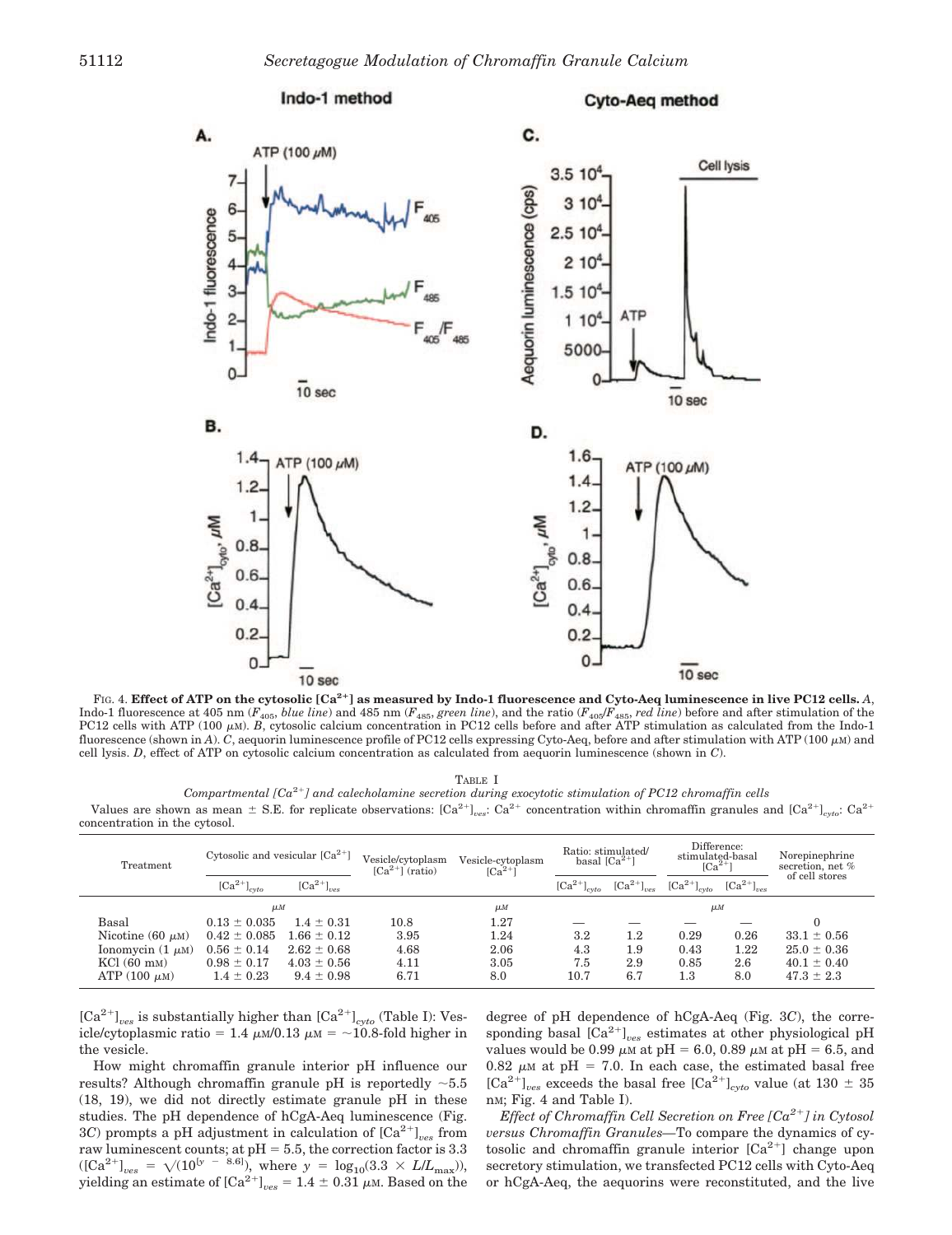

FIG. 5. **Measurement of free calcium concentration inside the chromaffin granules by the hCgA-Aeq chimeric protein.** PC12 cells were transiently transfected with hCgA-Aeq, aequorin was reconstituted by incubation with coelenterazine, cells were suspended in KRB, luminescence was monitored in a luminometer, and the luminescence values were converted to vesicular free calcium concentration as detailed under "Materials and Methods." A, aequorin luminescence profile of PC12 cells before and after stimulation with nicotine  $(60 \mu M)$  followed by cell lysis. The *inset* shows an increase in the hCgA-Aeq luminescence upon addition of nicotine with an expanded scale. *B*, calculated vesicular free calcium concentration before and after nicotinic stimulation. *C*, aequorin luminescence profile of PC12 cells before and after stimulation with ATP  $(100 \mu)$  followed by cell lysis. *D*, calculated vesicular free calcium concentration before and after ATP stimulation.

cells (suspended in KRB) were challenged with customary secretagogues: the nicotinic cholinergic agonist nicotine (60  $\mu$ M), the purinergic P<sub>2x</sub> agonist ATP (100  $\mu$ M) (5), the Ca<sup>2+</sup> ionophore ionomycin  $(1 \mu M)$ , or membrane depolarization (by 60 mM KCl). The secretagogues caused a spectrum of increments in [Ca2- ]*cyto* that drove a logarithmically ascending response of catecholamine secretion ( $y = 41.2 + 44.1 \times \log[x]$ ,  $r = 0.96$ ; where  $y = %$  catecholamine secretion and  $x = [Ca^{2+}]_{cyto}$  in  $\mu$ M) (Fig. 6), suggesting an approach to saturation of the available exocytotic machinery by pronounced increments in  $[Ca^{2+}]_{cyto}$ .

Each of these exocytotic stimuli caused increments in both free  $\left[Ca^{2+}\right]_{cyto}$  and free  $\left[Ca^{2+}\right]_{ves}$  (Figs. 4, 5, and 7; Table I), the magnitude for both being highest after ATP, rising to 9.4  $\mu$ M in the granule and 1.4  $\mu$ <sub>M</sub> in the cytosol (Fig. 8*A*). The absolute increments ( $\mu$ M, stimulated - basal) in local [Ca<sup>2+</sup>] during secretion (Table I) were typically greater within vesicles (up to 8.0  $\mu$ <sub>M</sub>) than cytosol (up to 1.3  $\mu$ <sub>M</sub>), although the stimulated/ basal  $[Ca^{2+}]$  ratios were somewhat greater in cytosol (3.2 to 10.7) than within vesicles (1.2 to 6.7). Inspection of the relationship between stimulated  $\text{[Ca}^{2+}\text{]}_{ves}$  and  $\text{[Ca}^{2+}\text{]}_{cyto}$  reveals an exponential function ( $y = 0.99 \times e^{(1.53x)}$ ,  $r = 0.99$ ; where  $y =$  $[Ca^{2+}]_{ves}$  in  $\mu$ M, and  $x = [Ca^{2+}]_{cyto}$  in  $\mu$ M) (Fig. 8*B*), reflecting a persistent  $\left[Ca^{2+}\right]_{ves} / \left[Ca^{2+}\right]_{cyto}$  gradient (at e<sup>(1.53x)</sup>), even during sharp increments of both values (Table I).

These results demonstrate that the calcium pools in both the cytosol and chromaffin granules are dynamic in nature, responding to secretory stimuli; importantly, during secretion there is a prompt and substantial influx of calcium from the cytosol into the granules.

In another set of experiments, after aequorin reconstitution,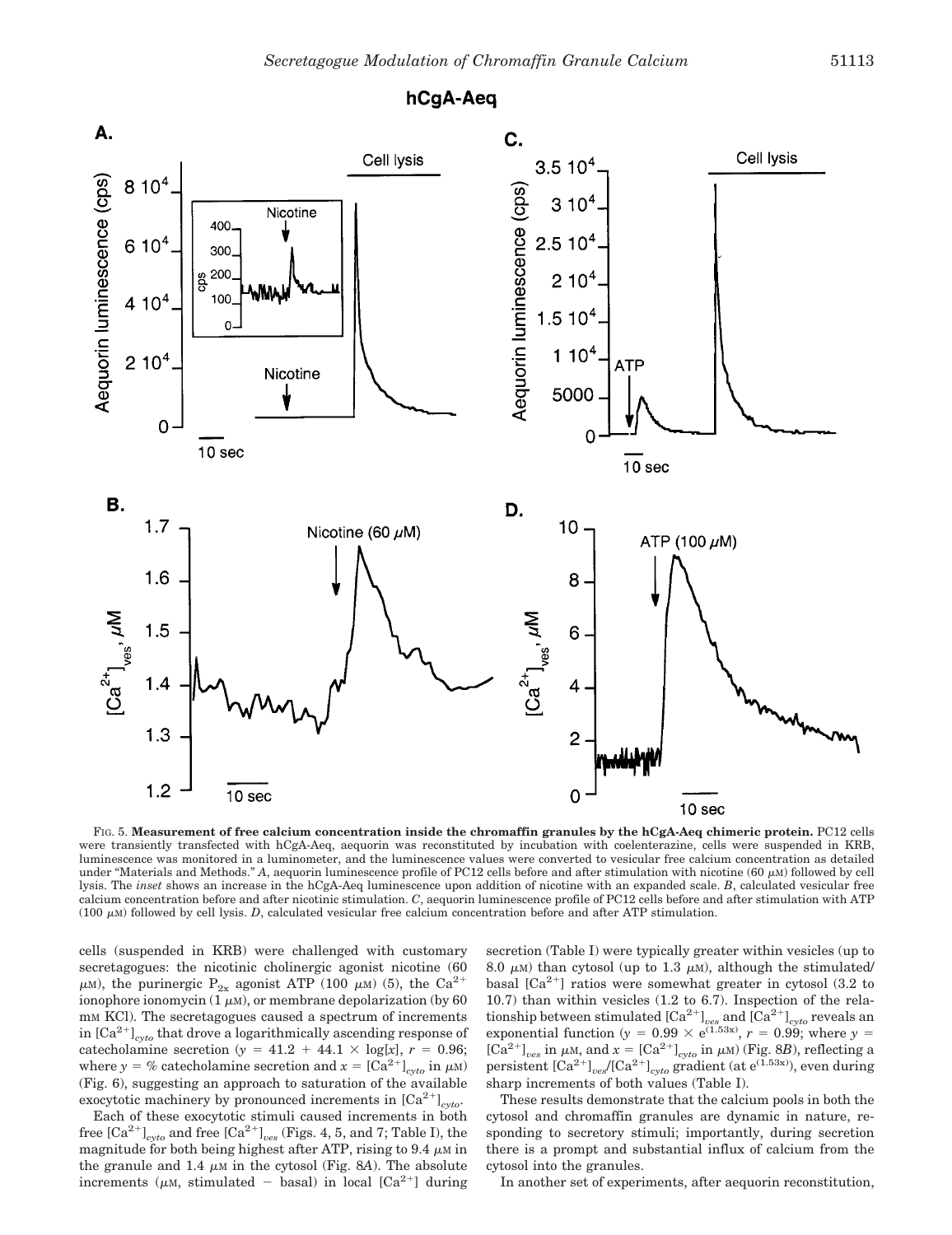PC12 cells transfected with Cyto-Aeq and hCgA-Aeq were subjected to secretory stimulation in the absence of extracellular free CaCl<sub>2</sub>. No change in the  $\left[Ca^{2+}\right]_{cyto}$  or  $\left[Ca^{2+}\right]_{ves}$  was observed after injection of the secretagogues (data not shown); thus, an influx of extracellular calcium seems to be the ultimate source for the increments of both cytoplasmic and vesicular calcium during exocytosis.

Table I summarizes results of studies for both aequorins (Cyto-Aeq to measure  $\left[\text{Ca}^{2+}\right]_{cyto}$ , and hCgA-Aeq to measure  $\left[\text{Ca}^{2+}\right]_{ves}$ , under both basal and secretagogue-stimulated conditions.



FIG. 6. **Catecholamine secretion as a function of increment in cytosolic [Ca2 ] after stimulation.** PC12 cells were stimulated as described under "Materials and Methods," and cytoplasmic [Ca<sup>2+</sup>] was monitored by Cyto-Aeq luminescence. In a parallel batch of [3H]norepinephrine prelabeled PC12 cells, secretagogue-stimulated transmitter release was monitored by liquid scintillation counting. For the logarithmic fit (44  $\times$  log[x]), *r* = 0.96.

*Effect of Extracellular Free Ca2*- *on Resting Cytosolic versus Chromaffin Vesicular Free*  $[Ca^{2+}]$ *—To probe the role of extra*cellular calcium in determination of cytosolic *versus* vesicular free [Ca<sup>2+</sup>], PC12 cells transfected with Cyto-Aeq or hCgA-Aeq were aequorin-reconstituted, washed and suspended in calcium-free KRB (that contained 1 mm EGTA), which was then switched to KRB that contained  $2 \text{ mm } \text{CaCl}_2$ , during continuous luminescence monitoring (Figs. 9 and 10). Rapid uptake of calcium into cytosol as well as chromaffin vesicle occurred over a time course of  $\sim$ 5 s, transiently raising the  $\left[Ca^{2+}\right]_{cyto}$  from 150  $\pm$  30 nm to 1.3  $\pm$  0.2  $\mu$ m (*n* = 4 experiments), and [Ca<sup>2+</sup>]<sub>ves</sub> from 1.5  $\pm$  0.3  $\mu$ M to 5.8  $\pm$  0.3  $\mu$ M ( $n = 8$  experiments) (Figs. 9 and 10). The suggestion is that calcium is accumulated from the extracellular space into cytosol and vesicles even in the basal (unstimulated) state.

*Effect of Blockade of Sarcoendoplasmic Reticulum Ca2*-  *translocating ATPases (SERCAs) on Cytosolic and Vesicular Free*  $[Ca^{2+}]$ —Since basal free  $[Ca^{2+}]$  in the chromaffin vesicle was substantially  $(\sim 10.8 \text{-} \text{fold})$  higher than that in the cytosol (Figs. 4 and 5), we explored the role in vesicular calcium accumulation by a Ca<sup>2+</sup>-translocating ATPase (SERCA pump) on the vesicle membrane, in analogy with SERCA accumulation of calcium in other organelles, such as endoplasmic reticulum (22). We therefore tested the effect of the SERCA inhibitor thapsigargin on cytosolic and vesicular free  $[Ca^{2+}]$ . PC12 cells transfected with Cyto-Aeq or hCgA-Aeq were coelenterazinetreated for aequorin reconstitution, washed, suspended in calcium-free KRB, and incubated with mock stimulation *versus* 10  $\mu$ M thapsigargin for 20 min at room temperature, followed by injection of KRB with calcium (final concentration 2 mm). Transient  $Ca^{2+}$  uptake into the chromaffin vesicle was significantly reduced by SERCA inhibition: peak free  ${[Ca^{2+}]}_{ves}$  diminished from  $5.8 \pm 0.3$   $\mu$ m to  $3.7 \pm 0.1$   $\mu$ m ( $n = 4$  experiments), *i.e.* a

FIG. 7. **Effect of chromaffin cell secretagogues on the cytosolic and vesicular free calcium concentrations.** PC12 cells were transiently transfected with Cyto-Aeq or hCgA-Aeq, aequorin was reconstituted by incubation with coelenterazine, cells were suspended in KRB, followed by injection of KRB alone or KRB plus KCl or KRB plus ionomycin. Luminescence was monitored by a luminometer, and the luminescence values were converted to cytosolic or vesicular free calcium concentration as detailed in the methods. *A*, effect of membrane depolarization by KCl (60 mM) on the  $[\tilde{Ca}^{2+}]_{cyto}$  and  $[\tilde{Ca}^{2+}]_{ves}$ . *B*, effect of the calcium ionophore ionomycin  $(1 \mu M)$  on the  $\left[\text{Ca}^{2+}\right]_{cyto}$  and  $\left[\text{Ca}^{2+}\right]_{ves}$ .



**Cyto-Aeg**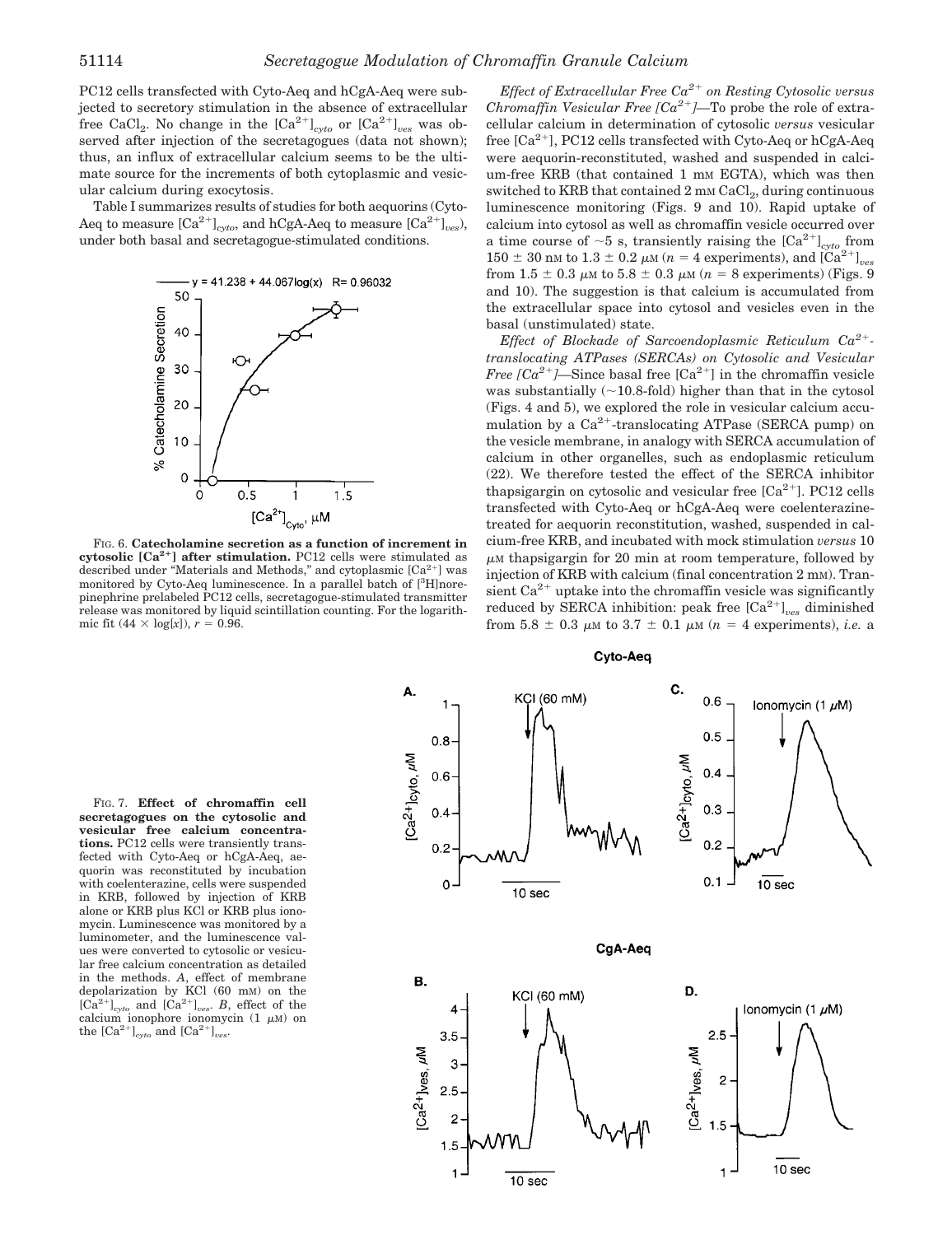

FIG. 8. **Increments in cytosolic and vesicular [Ca<sup>2+</sup>] during secretory stimulation.** PC12 cells were stimulated as described under "Materials and Methods"; cytoplasmic [Ca<sup>2+</sup>] was monitored by Cyto-Aeq luminescence, and vesicular  $[Ca^{2+}]$  by hCgA-Aeq luminescence. A, values for basal and secretagogue-stimulated  $\left[\text{Ca}^{\hat{2}+}\right]_{cyto}$  and  ${[\text{Ca}^{2+}]}_{\text{cos}}$  (mean  $\pm$  S.E.). *B*,  ${[\text{Ca}^{2+}]}_{\text{cos}}$  as a function of  ${[\text{Ca}^{2+}]}_{\text{cyto}}$ ; for the exponential fit (e<sup>1.53x</sup>), *r* = 0.99.

36.3% decrement upon SERCA inhibition (Fig. 9*A*). On the other hand, the  $\left[Ca^{2+}\right]_{cyto}$  remained almost unchanged (<10%) inhibition) after treatment with thapsigargin (Fig. 9*B*). As a control, injection of KRB *without* calcium had no effect on either cytoplasmic or vesicular calcium concentrations (data not shown). Thus, a SERCA is likely to contribute specifically to calcium accumulation by chromaffin vesicles.

Probing the Role of a Chromaffin Granule  $Na^{+}/Ca^{2+}$  Ex*changer (NCX) in Vesicular Calcium Storage—*In addition to the plasma membrane, chromaffin granule membranes are also reported to have transmembrane  $Na^+/Ca^{2+}$  exchanger (NCX;  $Na^{+}/Ca^{2+}$  antiporter or countertransporter) isoforms (37, 38). To probe the role of NCX, we used the NCX inhibitor KB-R7943, which potently and selectively blocks calcium influx (39). We treated hCgA-Aeq or Cyto-Aeq transfected (aequorinreconstituted) PC12 cells with KB-R7943 (10  $\mu$ m) in calciumfree KRB for 20 min prior to injection of calcium  $(2 \text{ mm} \text{ final})$ concentration). We found that transient  $Ca^{2+}$  influx into chromaffin granules was inhibited by  $\sim$ 34.5%, such that peak  $[Ca^{2+}]_{ves}$  decreased from 5.8  $\pm$  0.3  $\mu$ M to 3.8  $\pm$  0.2 (*n* = 4 experiments)  $\mu$  m in the presence of KB-R7943 (Fig. 9*C*). The  $\left[\text{Ca}^{2+}\right]_{cyto}$  peak increment also decreased, from 1.3  $\pm$  0.2  $\mu$ M to  $0.8 \pm 0.1 \mu \text{m}$  ( $n = 4$  experiments; Fig. 9*D*). Thus, NCXs seem to

mediate calcium influx from the extracellular space in the basal state, ultimately contributing to calcium pools in both the vesicles and the cytoplasm.

*Effect of Alkalinization of the Vesicle Core on Cytosolic and* Vesicular Free  $[Ca^{2+}]$ —Because the chromaffin vesicle is an acidic (pH  $\sim$  5.5; (18, 19)) compartment, and the low vesicular pH seems to be crucial for vesicular accumulation of cations such as catecholamines (2), we questioned whether there was also a role of pH in control of vesicle  $[Ca^{2+}]$ . We probed the role of pH by vesicular alkalinization (with the weak bases  $NH<sub>4</sub>Cl$ or tyramine), as well as inhibition of the  $H^+$ -translocating ATPase by the inhibitor bafilomycin A1 (40).

We incubated aequorin-reconstituted PC12 cells (transfected with Cyto-Aeq or hCgA-Aeq) with  $NH<sub>4</sub>Cl$  (10 mm) or tyramine  $(1 \text{ mm})$  for 20 min prior to exposure to 2 mm  $\text{CaCl}_2$ . The peak [Ca<sup>2+</sup>]<sub>ves</sub> increment decreased substantially (from 5.8  $\pm$  0.3  $\mu$ M to  $4.0 \pm 0.2$   $\mu$ m,  $n = 4$  experiments; *i.e.* a  $\sim 31.1\%$  decrease) after treatment with either of these alkalinizing agents (Fig. 10*A*). Consistent with this result, 10 nm bafilomycin A1 also decreased peak  $\left[Ca^{2+}\right]_{ves}$ , from 5.8  $\pm$  0.3  $\mu$ M to 4.1  $\pm$  0.15  $\mu$ M  $(n = 4$  experiments; a  $\sim$  29.2% decrease, Fig. 10*B*). However, the  $\left[\text{Ca}^{2+}\right]_{\text{cyto}}$  was not influenced by either alkalinization procedure (weak base or pump inhibition; data not shown). Thus, the acidic pH in the vesicle core seems specifically to promote vesicular calcium storage.

It should be noted that in these experiments with alkalinizing agents, we used the same algebraic equation employed for estimation of  $\text{[Ca}^{2+}\text{]}_{ves}$  at pH 5.5 (viz.  $\text{[Ca}^{2+}\text{]}_{ves} = \sqrt{(10^{[y - 8.6]})}$ , where  $y = log_{10}(3.3 \times L/L_{\text{max}})$  because of the lack of our knowledge on the exact pH upon vesicular alkalinization. However, our pH response curve (Fig. 3*C*) suggests that the calculated [Ca2- ]*ves* values after vesicular alkalinization are overestimated because the multiplication factor at  $pH > 5.5$  should then be  $\leq$ 3.3. Thus, the limitation of estimating the exact pH upon vesicular alkalinization does not qualitatively affect our finding of lowering of  ${[Ca^{2+}]}_{ves}$  under such conditions.

 $Role$  of a  $Na^+$ / $H^+$  Exchanger (NHE) in Granular  $Ca^{2+}$  Up*take—*Because vesicular pH is important in calcium accumulation (Fig. 10,  $A$  and  $B$ ), and because  $H^+$  may enter or leave chromaffin granules via a Na<sup>+</sup>/H<sup>+</sup> antiporter (41, 42), we evaluated the possibility that such NHEs might influence calcium accumulation by vesicles. We probed involvement of NHEs using specific inhibitors (41, 42), either the weak inhibitor amiloride (1 mM) or the more potent inhibitor ethyl isopropyl amiloride (10  $\mu$ m). After aequorin reconstitution in calcium-free KRB, hCgA-Aeq- or Cyto-Aeq-transfected PC12 cells were incubated with amiloride for 20 min, followed by injection of 2 mM calcium-containing KRB. In the presence of amiloride, granular  $Ca^{2+}$  uptake was inhibited such that the  $[Ca^{2+}]_{ves}$  peak decreased by  $\sim$  19.0%, from 5.8  $\pm$  0.3  $\mu$ m to 4.7  $\pm$  0.1  $\mu$ m ( $n = 4$ experiments; Fig. 10*C*). The more potent amiloride derivative ethyl-isopropyl amiloride caused more pronounced inhibition of  $\text{vesicular Ca}^{2+} \text{ uptake}, \text{decreasing peak } [\text{Ca}^{2+}]_{ves} \text{ by } \sim 34.5\% \text{ to }$  $3.8 \pm 0.3 \mu \text{m}$  ( $n = 4$  experiments; Fig. 10*C*). However, cytosolic [Ca<sup>2+</sup>] remained unchanged after treatment with either amiloride or ethyl-isopropyl amiloride (data not shown). These results suggest that a vesicular  $Na^+/H^+$  antiporter assists in accumulation of  $[Ca^{2+}]$  into the vesicle core, a conclusion in accord with studies in chromaffin granule "ghosts" (42).

*Are Changes in Vesicle Calcium Concentration during Secretion the Result of Transient Exocytotic Exposure of the Chromaffin Granule Interior to the Extracellular Space?—*To investigate this possibility, we stimulated PC12 cells with several typical secretagogues (60  $\mu$ m nicotine, 100  $\mu$ m ATP, 60 mm KCl,  $1 \mu$ M ionomycin, or  $2 \mu$ M BaCl<sub>2</sub>) while blocking the very final stage of exocytosis (fusion of docked chromaffin granules to the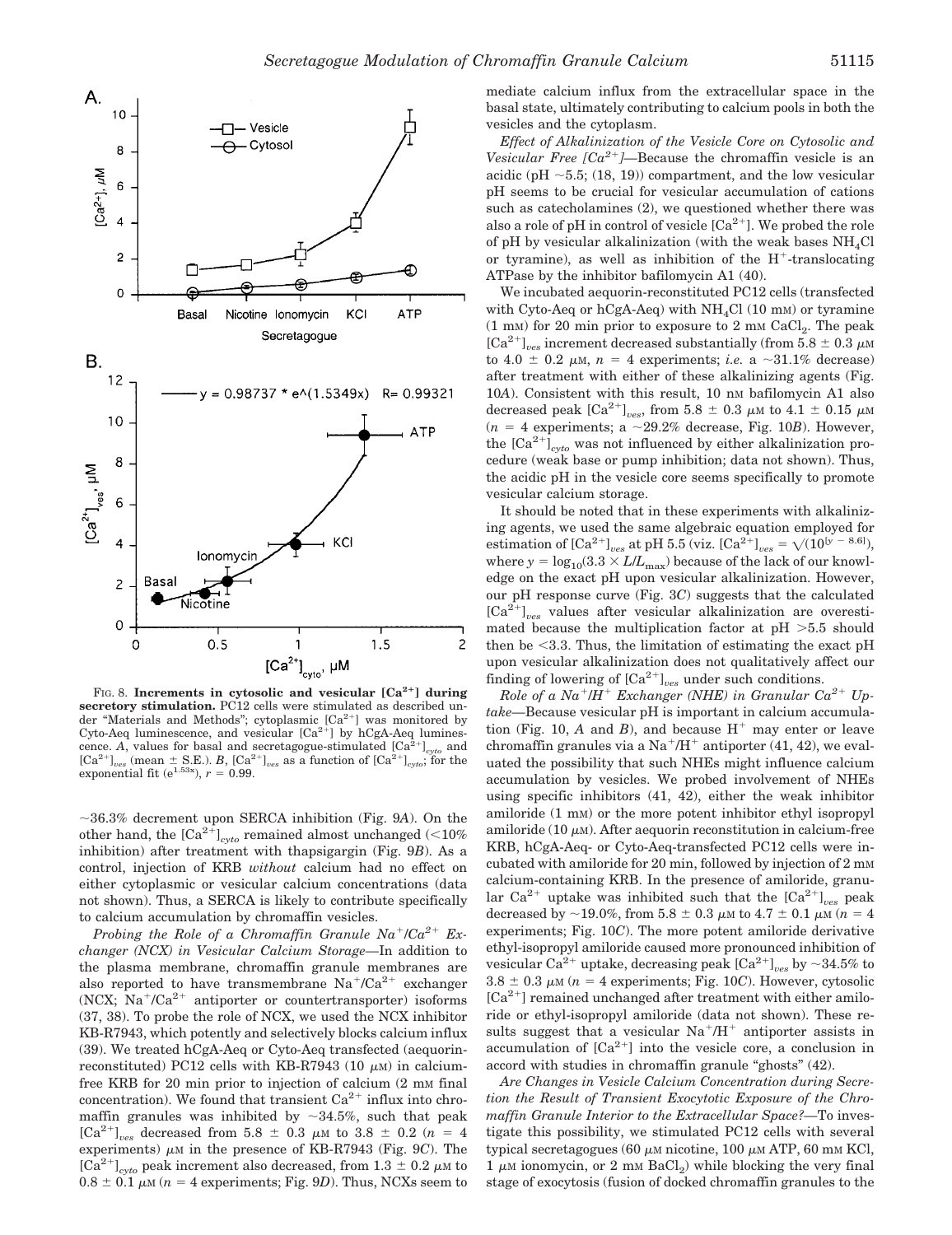





plasma membrane), at the same time leaving the initial stages in the secretory signaling cascade untouched. We utilized two methods to block the final stage of exocytosis: hyperosmolarity or low temperature (43).

To inhibit exocytosis by hyperosmolarity, PC12 secretion was triggered in  $Ca^{2+}$ -containing release buffer supplemented with 400 mM sucrose (43). Such extracellular hyperosmolarity led to substantial decreases in stimulus-triggered net <sup>[3</sup>H]norepinephrine secretion: by 60% for nicotine, 53% for ATP, 70% for KCl, 47% for ionomycin, or  $58\%$  for  $\mathrm{BaCl}_2$  (Fig. 11A). The same batch of PC12 cells was transfected with hCgA-Aeq and after aequorin reconstitution the cells were suspended in KRB *versus* the hyperosmolar buffer (KRB with calcium, plus 400 mM sucrose), followed by determination of the *in vivo* hCgA-Aeq luminescence profile before and after exocytotic secretory stimulation (injection of 100  $\mu$ m ATP). During exocytosis, the increment in CgA-Aeq luminescence was not affected by hyperosmolarity of the extracellular buffer (Fig. 11*C*), suggesting that secretion-induced changes in granular free  $[Ca^{2+}]$  were not simply due to exocytotic exposure of the chromaffin granule interior to the extracellular space, and that the increment in [Ca2- ]*ves* was likely seen in all chromaffin granules, and not just those docked at the plasma membrane awaiting exocytosis.

To inhibit the final stages of exocytosis by hypothermia, we lowered the temperature of the experiment to 8 °C. Previous studies reported blockade of exocytosis at 12 °C (43). However, we found more effective blockade of exocytosis at 8 °C as compared with 12 °C. Secretion from PC12 cells was substantially reduced at 8 °C as compared with that at 37 °C (by 53% for

nicotine, 72% for ATP, 67% for KCl, 64% for ionomycin, or 68% for BaCl<sub>2</sub>; Fig. 11*B*). After aequorin reconstitution, hCgA-Aeq transfected PC12 cells were suspended in KRB with calcium and cooled to 8 °C, followed by stimulation with 100  $\mu$ M ATP. No diminution of hCgA-Aeq peak luminescence during secretory stimulation was observed during hypothermic blockade of terminal exocytosis (Fig. 11*D*), once again suggesting that the increment in vesicular calcium concentration during secretion was not simply the result of exocytotic exposure of hCgA-Aeq to the extracellular space.

#### DISCUSSION

*Trafficking the hCgA-Aeq Chimera into Chromaffin Gran*ules—The chromaffin granule Ca<sup>2+</sup> pool has been suggested to play important roles in several cellular events (44, 45), but no reagent to monitor local  $[Ca^{2+}]$  in real time in this acidic compartment *in vivo* has heretofore been developed. However, in the recent years, the jellyfish (*Aequorea victoria*) luminescent photoprotein aequorin has been used to measure free  $[Ca^{2+}]$  in particular subcellular locations in living cells  $(21, 22, ...)$ 46).

Since CgA is the major soluble protein in the interior of chromaffin granules, we reasoned that an expressed hCgA-Aeq chimera would be trafficked into chromaffin granules using CgA targeting signal(s): the well-characterized N-terminal hydrophobic signal peptide, plus additional sequences within the N-terminal domain of the mature protein, which steer it into the regulated secretory pathway (26, 27). Indeed, when PC12 cells were transfected with our expression plasmid hCgA-Aeq,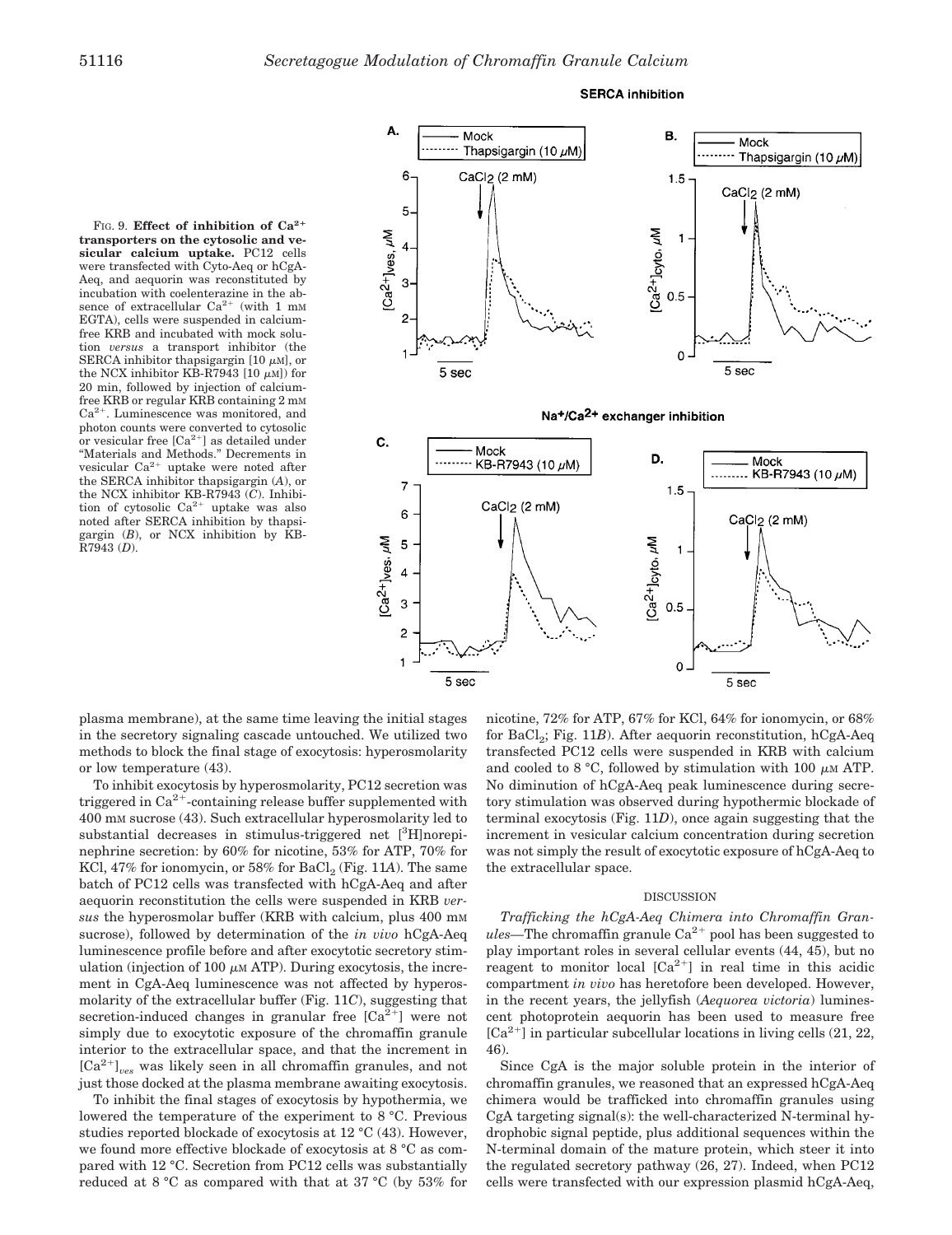## A. Vesicular alkalinization

### B. H<sup>+</sup> pump inhibition

FIG. 10. Role of protons (H<sup>+</sup>) in ve**sicular Ca2 influx.** Effect of vesicle core alkalinization, inhibition of the H- translocating ATPase, or the Na<sup>+</sup>/H<sup>+</sup> exchanger on vesicular  $Ca^{2+}$  influx. PC12 cells transfected with hCgA-Aeq were subjected to aequorin reconstitution by incubation with coelenterazine in the presence of 1 mM EGTA. The cells were then suspended in calcium-free KRB and incubated with the following: *A*, mock stimulation *versus* the weak bases NH<sub>4</sub>Cl (10 mM) or tyramine (1 mM); *B*, mock stimulation *versus* the H<sup>+</sup>-pump inhibitor bafilomycin A1 (10 nM); *C*, mock stimulation *versus* the  $Na^+ / H^+$  exchanger inhibitors amiloride (1 mM) or ethyl-isopropyl amiloride  $(10 \mu m)$  for 20 min, followed by injection of calcium-free KRB or regular KRB that contained  $2 \text{ mm Ca}^{2+}$ . Luminescence was monitored, and the photon values were converted to cytosolic or vesicu $lar$  free  $[Ca^{2+}]$  as detailed under "Materials and Methods."



C. Na+/H+ antiporter inhibition



the chimeric protein was correctly trafficked into chromaffin granules, as evidenced by sucrose-density gradient co-sedimentation with catecholamines (Fig. 1), as well as by confocal immunofluorescence microscopic co-localization with the chromaffin granule reference protein dopamine  $\beta$ -hydroxylase (Fig. 2).

*Choice of Chimera and Validation of Aequorin Method—* Since CgA binds with calcium at high capacity (2) it is most likely that the hCgA-Aeq chimeric protein would bind to calcium. In that case, the hCgA-Aeq may act as a low affinity aequorin probe. Indeed, the *L*/*L*max values and hence log (*L*/  $L_{\text{max}}$ ) values for hCgA-Aeq over a broad range of  $\lbrack Ca^{2+} \rbrack$  are substantially lower than those for the wild-type Cyto-Aeq (Fig. 3, *A* and *B*). Thus, the hCgA-Aeq probe acting like a low affinity aequorin may be advantageous for monitoring  $[Ca^{2+}]$  in the chromaffin granules.

Aequorin luminescence *in vitro* was a linear estimator of free  $[Ca^{2+}]$  over several orders of magnitude (Fig. 3), and in the cytosol *in vivo* free  $\left[\text{Ca}^{2+}\right]$  ( $\left[\text{Ca}^{2+}\right]_{\text{cyto}}$ ) estimates by aequorin luminescence paralleled those obtained by the fluorescent dye Indo-1 (Fig. 4); thus, the aequorin method was validated by an independent criterion.

*Estimation of Free [Ca2*- *] in Chromaffin Granules within Living PC12 Cells—*Our *in vitro* studies indicate that the Cyto-Aeq and the hCgA-Aeq chimeric protein can quantify  $[Ca^{2+}]$ linearly down to at least of 0.1  $\mu$ m (100 nm; Fig. 3); since this sensitivity approximates the concentration of  $[Ca^{2+}]$  in the cytosol, we therefore used these aequorins to measure free [Ca<sup>2+</sup>] in living PC12 cells. We further employed the hCgA-Aeq chimera to estimate local free [Ca<sup>2+</sup>] concentration in chromaffin granules ( $\left[Ca^{2+}\right]_{ves}$ ). Since pH is characteristically quite

acidic (pH  $\sim$  5.5) in the chromaffin granule interior (18, 19), we recalibrated hCgA-Aeq luminescence (Fig. 3*C*) for measurement of  $[Ca^{2+}]_{ves}$  at pH 5.5:  $[Ca^{2+}]_{ves} = \sqrt{(10^{[y - 8.6]})}$ , where  $y =$  $log_{10}(3.3 \times L/L_{\text{max}})$ .

*Free versus Bound Ca2*- *in Vesicles—*We observed that basal free  $Ca^{2+}$  concentration in chromaffin granules in the PC12 cells was  $1.4 \pm 0.3 \mu$ M (Figs. 4, 5, and 7). This figure represents only  $\sim$  0.004–0.007% of the total granular Ca<sup>2+</sup> concentration, if the total calcium is estimated to be  $\sim$  20–40 mm (2). Thus, the great majority ( $>99.9\%$ ) of Ca<sup>2+</sup> within vesicles would appear to be bound, and thus inaccessible to the local hCgA-Aeq photoprobe for free  $[Ca^{2+}]_{ves}$ . Haigh *et al.* (41) also investigated  $Ca<sup>2+</sup>$  binding within the chromaffin granule matrix, and concluded that only  $\sim 0.03\%$  of granule Ca<sup>2+</sup> is free (unbound). How is calcium sequestered within the granule core? Our previous *in vitro* studies indicate that CgA itself binds  $Ca^{2+}$  electrostatically, at low affinity  $(K_d = 1.3 \times 10^{-4} \text{ M})$  though high capacity (17 mol  $Ca^{2+}/mol$  CgA), and might account for binding of as much as  $\sim 94\%$  of Ca<sup>2+</sup> within the granule core, at the very high prevailing local CgA concentration (2). ATP is also present at substantial concentrations  $(\sim 150 \text{ mm})$  within chromaffin granules (2); considering that the formation (stability) constants for association of  $Ca^{2+}$  with triphosphate are  $k_1 =$  $10^{5.8}$  and  $k_2 = 10^{3.7}$  (47), one would predict substantial binding of vesicle  $\text{Ca}^{2+}$  by ATP in situ.

*Accumulation of Free Ca2*- *from Cytosol into Granules—*The basal free  $\lbrack Ca^{2+} \rbrack$  in chromaffin granules  $(1.4 \pm 0.31 \mu)$  was ~10.8-fold higher than the basal cytosolic [Ca<sup>2+</sup>] at 0.13  $\pm$  $0.035 \mu M$  (Fig. 8A; Table I). These observations document a substantial gradient of free  $[Ca^{2+}]$  across the granule membrane (granule interior *versus* cytosol), raising the likelihood of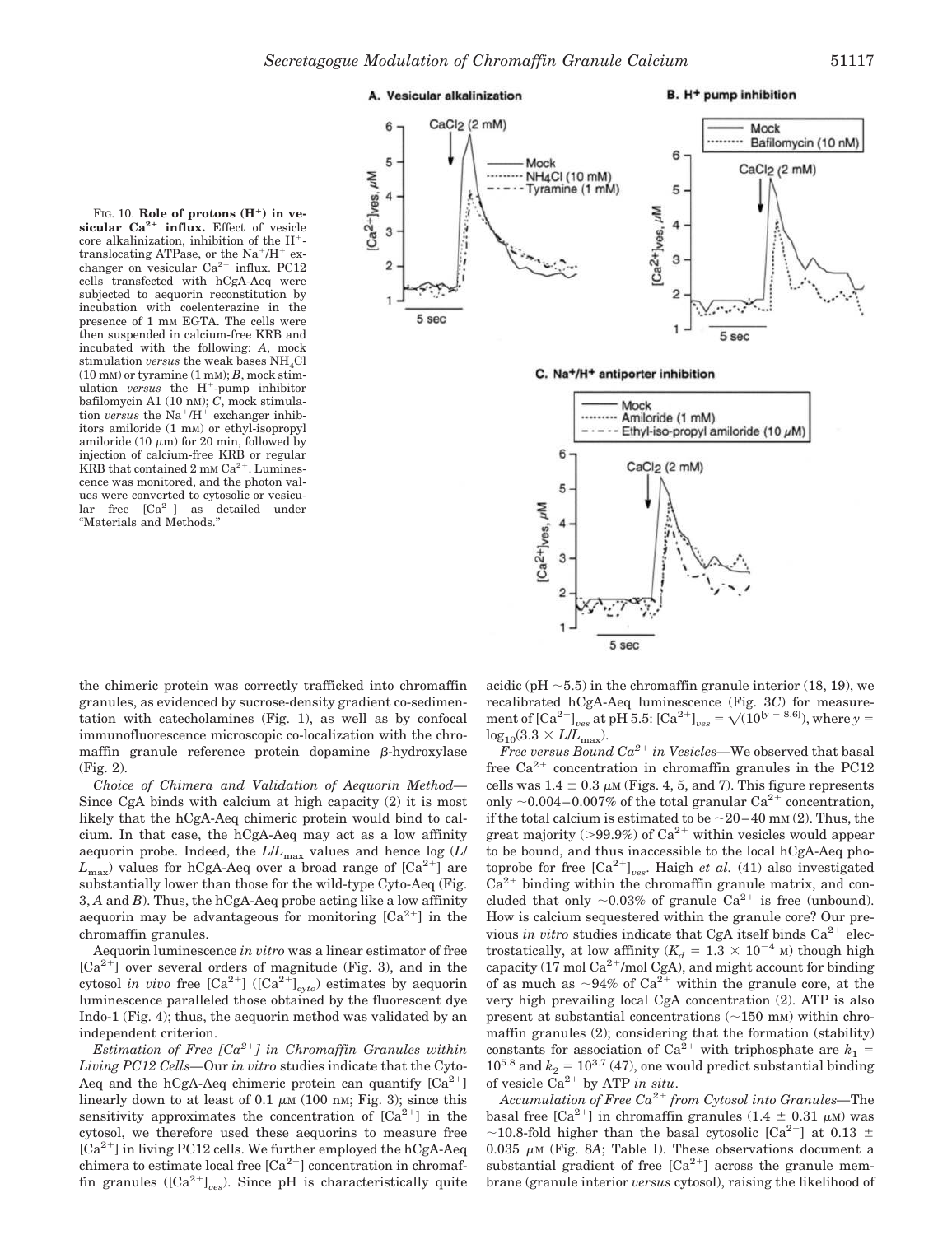

FIG. 11. **Effect of blockade of exocytosis on secretion-induced luminescence of the vesicular hCgA-Aeq chimera in PC12 cells.** *Top panels*, *A*, hCgA-Aeq-expressing PC12 cells were labeled with <sup>L</sup>-[3H]norepinephrine, and incubated at 37 °C for 20 min with or without a  $s$ ecretagogue, such as nicotine (60  $\mu$ м),  $ATP(100 \mu$ м), ionomycin (1  $\mu$ м), KCl (55 mM), or BaCl $_2$  (2 mM), in regular secretion buffer (150 mM NaCl, 5 mM KCl, 2 mM CaCl<sub>2</sub> 10 mM HEPES pH 7) or exocytosis-inhibiting hypertonic buffer (400 mM sucrose, 150 mM NaCl, 5 mM KCl, 2 mM CaCl<sub>2</sub> 10 mM HEPES pH 7). *B*, hCgA-Aeq-expressing PC12 cells labeled with L-[<sup>3</sup>H]norepinephrine were incubated at 37 °C or exocytosis-inhibiting low temperature (8 °C) for 20 min with or without a secretagogue in regular secretion buffer. Secretion buffer for experiments involving KCl as secretagogue contained 100 mm NaCl to maintain isotonicity. After 20 min, secretion was terminated by aspirating the secretion buffer, and lysing cells into 150 m<sup>M</sup> NaCl, 5 m<sup>M</sup> KCl, 2 m<sup>M</sup> CaCl2, 10 m<sup>M</sup> HEPES pH 7, 0.1% (v/v) Triton X-100. Secretion medium and cell lysates were assayed for [ <sup>3</sup>H]norepinephrine secretion by liquid scintillation counting, and results were expressed as % secretion as detailed under "Materials and Methods." *Bottom panels, C,* PC12 cells expressing hCgA-Aeq were aequorin-reconstituted and suspended in KRB (125 mm NaCl, 5 mm KCl, 1 mm Na<sub>3</sub>PO<sub>4</sub>, 1 mM MgSO<sub>4</sub>, 2 mM CaCl<sub>2</sub>, 5.5 mM glucose, 20 mM HEPES, pH 7.4) or KRB supplemented with exocytosis-inhibiting 400 mM sucrose followed by injection of ATP (100 µm). *D*, PC12 cells expressing hCgA-Aeq were aequorin-reconstituted and suspended in KRB and were incubated at 37 °C or exocytosis-inhibiting low temperature (8 °C) prior to and during stimulation with ATP. Aequorin luminescence was monitored continuously before and after addition of ATP.

active calcium accumulation by this organelle.

*The Chromaffin Granule Ca2*- *Pool Is Dynamic during Secretion*—We observed that free [Ca<sup>2+</sup>] in chromaffin granules increased sharply along with an increase of free  $[Ca^{2+}]$  in the cytosol, upon stimulation of the cells with exocytotic secretagogues such as nicotine, ATP, KCl, or ionomycin in the presence of extracellular  $Ca^{2+}$  (Fig. 8). However, in the absence of extracellular calcium there was no change in granular or cytosolic free  $[Ca^{2+}]$  after challenge with these agonists (data not shown), suggesting that an influx of  $Ca^{2+}$  from the extracellular medium first into the cytosol and in turn from the cytosol into the granules is required for the secretion-associated granular  $Ca^{2+}$  increment. Thus, chromaffin granules seem to remove  $Ca^{2+}$  from the cytosol during secretion, rather than releasing  $Ca^{2+}$  into the cytosol during this process. A modest general decline in the vesicle/cytosol  $[Ca^{2+}]$  ratios during secretion (from 10.8 down to 3.95 to 6.71; Table I) is also in line of this suggestion. Hence, the transient increment of  $\left[Ca^{2+}\right]_{ves}$ during secretion (Figs. 5 and 7) is likely to be a response to cytosolic Ca<sup>2+</sup> fluxes during secretion, rather than a contributor to secretion. The exponential relationship between  $\text{[Ca}^{2+}\text{]}_{ves}$ and  $[Ca^{2+}]_{cyto}$  ( $y = 0.99 \times e^{(1.53x)}$ ,  $r = 0.99$ ; where  $y = [Ca^{2+}]_{ves}$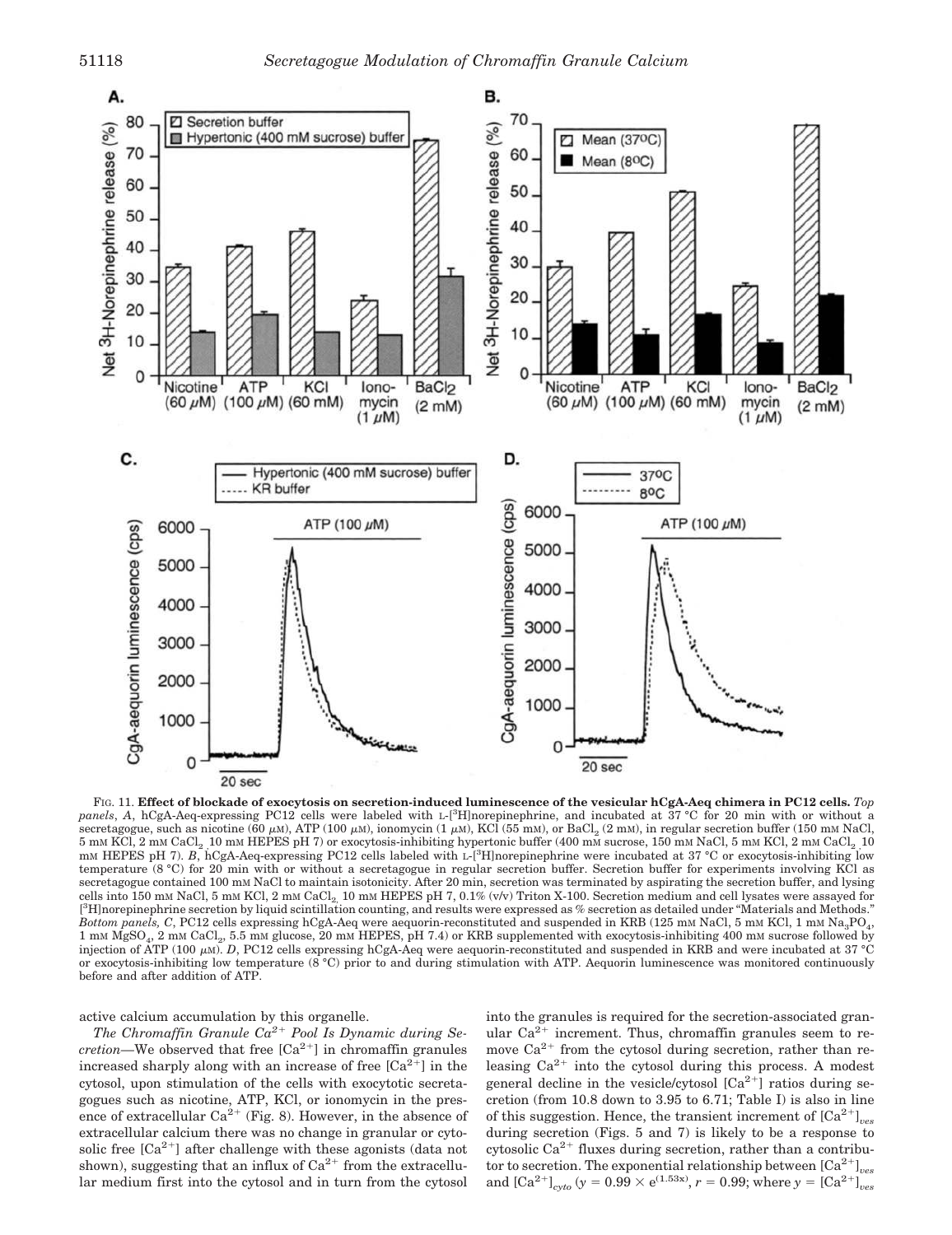FIG. 12. Model for Ca<sup>2+</sup> accumula**tion within catecholamine storage vesicles (chromaffin granules) of chromaffin cells.** Putative chromaffin granule membrane ion channels underlying calcium transport and storage are illustrated, in accordance with the data generated in this report.  $[Ca^{2+}]_{ves}$ , free calcium concentration within the catecholamine storage vesicle. [Ca2- ]*cyto*, free calcium concentration within the cytosol.  $[Ca^{2+}]_{ecf}$  free calcium concentration in the extracellular fluid (space).



# **Chromaffin cell**

in  $\mu$ M, and  $x = [Ca^{2+}]_{cyto}$  in  $\mu$ M) (Fig. 8*B*) indicates that the granule is able to maintain a  $Ca^{2+}$  concentration gradient over rather extreme ranges.

Thus, the chromaffin granule was able to maintain a substantial  $[Ca^{2+}]$  storage gradient over cytosol during stimulated secretion (Table I); indeed, during the most extreme stimulation (by ATP; Table I, Fig. 8A) the absolute  $(\mu M)$  increment in vesicular  $[Ca^{2+}]$  far exceeded that in cytosolic  $[Ca^{2+}]$ . Hence, the active accumulation mechanism(s) for calcium into chromaffin granules follows kinetics comparable to those for cytosolic  $Ca^{2+}$  transients during secretion (Fig. 8). By contrast, Haigh and Phillips  $(42)$  found that  $Ca^{2+}$  uptake into isolated chromaffin granule ghosts *in vitro* was relatively slow; the isolated membranes might lack participating components of the intact transport system *in vivo*.

*Ca2*- *Influx into Chromaffin Granules: Dependence on a*  $Ca^{2+}$ -translocating ATPase (SERCA) and  $Na^{+}/Ca^{2+}$  Ex*changer (NCX)*—To explore the role of particular  $Ca^{2+}$  transporters in  $Ca^{2+}$  influx into granules, we blocked SERCAs by thapsigargin (48) (Fig. 9*A*) and NCXs by KB-R7943 (39) (Fig.  $9C$ ). Both the inhibitors substantially decreased  $Ca<sup>2+</sup>$  uptake into the granules, and in each case the effects were more pronounced for granular than cytoplasmic  $Ca^{2+}$  (Fig. 9, *B*) and *D*).

The presence of NCXs on chromaffin granule membranes has been suggested by both functional evidence (42, 43, 49) and identification of specific NCX1 transcript isoforms in chromaffin cells (38, 50), and Haigh and Phillips (42) reported indirect evidence for a role of NCXs in  $Ca^{2+}$  accumulation by chromaffin granule ghosts. Our results with the "influx" mode inhibitor KB-R7943 (Fig. 9*C*) are consistent with such a role for NCX in vesicular Ca<sup>2+</sup> uptake.

Diminution of peak  $Ca^{2+}$  uptake by granules in the presence of the SERCA inhibitor thapsigargin (Fig. 9*A*) suggests a SERCA on the granule membrane. While SERCAs are widely established as mediators of calcium uptake in the endoplasmic reticulum of

chromaffin cells (51), SERCAs on the chromaffin granule membrane are not conclusively established by our pharmacologic data (Fig. 9*A*) and await molecular confirmation.

*Role of Granule H*- *Transporters and pH—*Since the acidic pH compartment within chromaffin granules is crucial to accumulation of catecholamines (2), we evaluated the effects of  $H^+$  gradient (Fig. 10, *A* and *B*) or  $H^+$  transport (Fig. 10*C*) disruption on vesicular  $Ca^{2+}$  storage. Indeed, disruption of the acidic pH of the granule core (Fig. 10, *A* and *B*) impaired the ability of granules to accumulate  $Ca^{2+}$ , whether the granule pH gradient was diminished by weak bases (Fig. 10*A*) or Hpump inhibition (Fig. 10*B*); lack of effect of these procedures on cytosolic  $[Ca^{2+}]$  reinforces their specificity for granule events. The implication is that the chromaffin granule membrane  $H^+$ translocating ATPase plays an active role in  $Ca^{2+}$  accumulation by the granule.

Similarly, inhibition of Na<sup>+</sup>/H<sup>+</sup> exchange (Fig. 10*C*) impaired the ability of granules to accumulate  $Ca^{2+}$ , even without changes in cytosolic  $[Ca^{2+}]$ . Indirect (pharmacologic) evidence (41) has previously been presented for a functional  $Na^+/H^+$ exchanger (NHE) on the chromaffin granule membrane (though the particular NHE isoform is not established), and the  $Na<sup>+</sup>/H<sup>+</sup>$  antiporter may assist in coupling  $Ca<sup>2+</sup>$  transport to H- translocation into chromaffin granule ghosts (42).

*Role of Exocytotic Exposure of the Luminophore—*The luminescence increments of vesicular hCgA-Aeq during stimulation of secretion were not blunted during blockade of the final stage of exocytosis, using the tools of hyperosmolarity or low temperature (Fig. 11); hence, the vesicular  $[Ca^{2+}]$  increments observed are authentic responses to cytosolic transients early in the secretory process, and do not simply represent increments in luminescence consequent upon late exocytotic exposure to the higher  $[Ca^{2+}]$  in the extracellular space.

*Comparison to Other Studies of Ca2*- *Transport in Pancreatic Insulin Secretory Granules or Chromaffin Granules—*In a series of studies of  $Ca^{2+}$  storage in insulin secretory granules of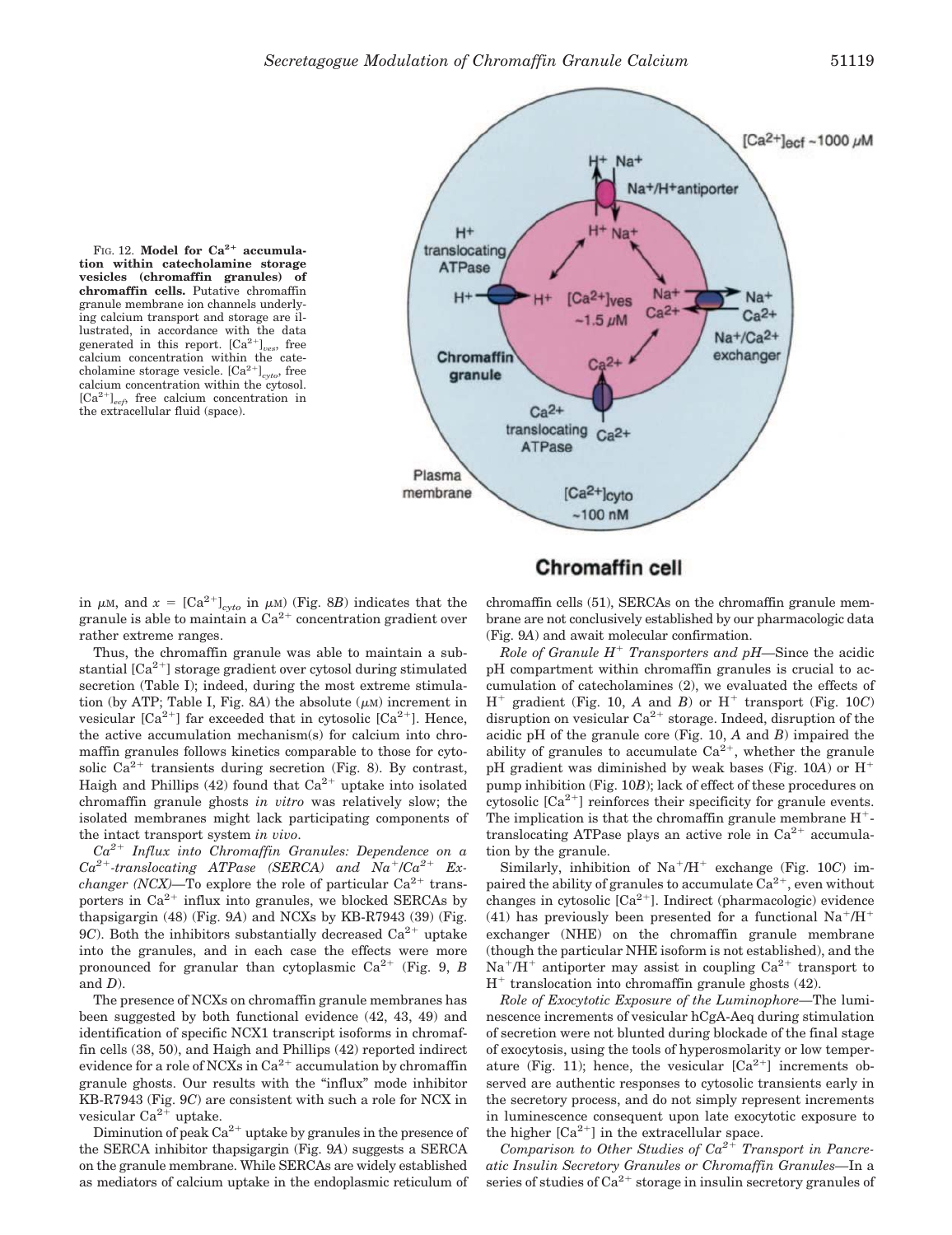pancreatic islet  $\beta$ -cells, using an aequorin targeted to the granule interior by the vesicle associated membrane protein VAMP2 (synaptobrevin), Mitchell *et al.* (52–54) describe somewhat different mechanisms and significance of  $Ca^{2+}$  accumulation and release by secretory vesicles.

Mitchell *et al.*  $(52)$  estimated that basal free vesicular  $[Ca^{2+}]$ was substantially higher in insulin vesicles, at  $\sim$ 40–50  $\mu$ M, but this value fell greatly in the absence of extracellular  $Ca^{2+}$ ; these findings are quite different from our observations in chromaffin granules. Furthermore, Mitchell *et al.* (52) found no effects of bafilomycin  $(H^+$  pump inhibitor), FCCP (protonophore), thapsigargin (SERCA inhibitor), monensin (Na+/H+ exchange inhibitor), or ionomycin  $(Ca^{2+})$ ionophore,  $Ca^{2+}/H^+$ exchanger) on granule  $[Ca^{2+}]$ . These observations suggest that granule Ca<sup>2+</sup> accumulation mechanisms are qualitatively different in insulin (52–54) *versus* chromaffin granules (the present report). Since previous studies of chromaffin granules have already suggested roles for NHEs (41) and NCXs (42, 49) in vesicular  $Ca^{2+}$  storage, consistent with our results, it appears that the observed differences in  $Ca^{2+}$  storage mechanisms between insulin granules and chromaffin granules are authentic.

Using the technique of RNA silencing, Mitchell *et al.* (54) later documented a role for a novel, SERCA inhibitor-insensitive  $(52)$   $Ca^{2+}-ATPase$ : ATP2C1 (rodent ortholog: PMR1). Intriguingly, PMR1 depletion inhibited  $Ca^{2+}$  uptake into secretory vesicles while augmenting secretion, perhaps indicating that the role of  $Ca^{2+}$  accumulation by granules might play a braking or terminating role in secretion, rather than contributing to secretion, a suggestion in line with our findings.

Mitchell *et al.* (53) also probed the possible role of two vesicular receptors in  $Ca^{2+}$  accumulation or release by isolated insulin secretory granules: the ryanodine receptor type I (RyR-I) and a nicotinic acid adenine dinucleotide phosphate (NAADP) receptor. Inhibition of RyR-I by dantrolene elevated vesicular  $[Ca^{2+}]$  over 2-fold, while inhibiting insulin secretion, suggesting that vesicular  $Ca^{2+}$  might contribute to the secretory process. NAADP decreased vesicular  $[Ca^{2+}]$ , releasing the ion from vesicular stores. Our studies in intact, living cells were not amenable to such *in vitro* perturbations.

In isolated chromaffin granules, Yoo *et al.* (55) have provided indirect evidence for an inositol 1,4,5-trisphosphate receptor/  $Ca<sup>2+</sup>$  channel in the granule membrane, suggesting that chromaffin granules may be a source of  $Ca^{2+}$  to be delivered to the cytosolic exocytotic machinery during secretion. While documenting active  $Ca^{2+}$  storage in the chromaffin granule (Table I and Fig. 8), our results favor a role of the chromaffin granule *in response to* exocytosis, rather than in stimulation of exocytosis.

*Model for Ca2*- *Storage in the Chromaffin Granule—*To accommodate our experimental findings, we propose the following model of active  $Ca^{2+}$  accumulation, against a concentration gradient ( $\left[\text{Ca}^{2+}\right]_{\text{ves}}/\left[\text{Ca}^{2+}\right]_{\text{cyto}}$ ), by the chromaffin granule (Fig. 12).  $Ca^{2+}$  is accumulated against a ~10.8-fold concentration gradient,  $[Ca^{2+}]_{ves}/[Ca^{2+}]_{cyto}$ . The driving force behind the  $\overline{[Ca^{2+}]}_{ves}/[Ca^{2+}]}_{cyto}$  gradient is likely to be a  $Ca^{2+}$ -translocating ATPase in the granule membrane.  $Ca^{2+}$  can also enter the granule via a  $Na^+/Ca^{2+}$  exchanger in the membrane.  $Ca^{2+}$ transport across the  $Na^+/Ca^{2+}$  exchanger should also be influenced by the granule interior concentration of the co-substrate Na<sup>+</sup>, which in turn is also affected by the activity of a granule membrane Na<sup>+</sup>/H<sup>+</sup> exchanger. Finally, Na<sup>+</sup> transport across the  $Na<sup>+</sup>/H<sup>+</sup>$  exchanger is determined by the granule interior concentration of the co-substrate  $H^+$ , whose concentration also depends on the activity of a granule membrane  $H^+$ -translocating ATPase. Of note, although the present study clearly indicated involvement of multiple transporters in the process of

calcium influx into the granules, their relative contributions remain to be explored. It is conceivable that one of these carriers play a predominant role over the others; indeed, while passive ion transporters such as the NCX or the NHE catalyze ion movements in response to concentration gradients, it is likely that active, energy-consuming generators of vesicular ion gradients, such as the SERCA and the H<sup>+</sup>-ATPase, would determine the initial or set point for calcium fluxes. Within the realm of active transporters, SERCA inhibition achieved the greatest inhibition of calcium flux (by  $\sim$ 36.3%; Fig. 9*A*). This novel model for  $Ca^{2+}$  accumulation within the chromaffin granule should prove useful in design of future experiments to confirm or refute the presence of specific transport carriers in the underlying such processes in the granule membrane.

#### **REFERENCES**

- 1. Winkler, H., and Fischer-Colbrie, R. (1992) *Neuroscience* **49,** 497–528 2. Videen, J. S., Mezger, M. S., Chang, Y. M., and O'Connor, D. T. (1992) *J. Biol. Chem.* **267,** 3066–3073
- 3. Taupenot, L., Harper, K. L., and O'Connor, D. T. (2003) *New Engl. J. Med.* **348,** 1134–1149
- 4. Douglas, W. W. (1968) *Br. J. Pharmacol.* **34,** 453–474
- 5. Mahata, S. K., O'Connor, D. T., Mahata, M., Yoo, S. H., Taupenot, L., Wu, H., Gill, B. M., and Parmer, R. J. (1997) J. Clin. Investig. 100, 1623–1633<br>6. Tang, K., Wu, H., Mahata, S. K., Mahata, M., Gill, B. M., Parmer,
- O'Connor, D. T. (1997) *J. Clin. Investig.* **100,** 1180–1192
- 7. West, A. E., Chen, W. G., Dalva, M. B., Dolmetsch, R. E., Kornhauser, J. M., Shaywitz, A. J., Takasu, M. A., Tao, X., and Greenberg, M. E. (2001) *Proc. Natl. Acad. Sci. U. S. A.* **98,** 11024–11031
- 8. Dolmetsch, R. E., Pajvani, U., Fife, K., Spotts, J. M., and Greenberg, M. E. (2001) *Science* **294,** 333–339
- 9. Hilfiker, S. (2003) *Biochem. Soc. Trans* **31,** 828–832
- 10. Berridge, M. J. (1998) *Neuron* **21,** 13–26
- 11. Villalobos, C., Nunez, L., Montero, M., Garcia, A. G., Alonso, M. T., Chamero, P., Alvarez, J., and Garcia-Sancho, J. (2002) *FASEB J.* **16,** 343–353
- 12. Herrington, J., Park, Y. B., Babcock, D. F., and Hille, B. (1996) *Neuron* **16,** 219–228
- 13. Filippin, L., Magalhaes, P. J., Di Benedetto, G., Colella, M., and Pozzan, T. (2003) *J. Biol. Chem.* **278,** 39224–39234
- 14. Park, Y. B., Herrington, J., Babcock, D. F., and Hille, B. (1996) *J. Physiol.* **492,** 329–346
- 15. Machado, J. D., Segura, F., Brioso, M. A., and Borges, R. (2000) *J. Biol. Chem.* **275,** 20274–20279
- 16. Herrero, C. J., Ales, E., Pintado, A. J., Lopez, M. G., Garcia-Palomero, E., Mahata, S. K., O'Connor, D. T., Garcia, A. G., and Montiel, C. (2002) *J. Neurosci.* **22,** 377–388
- 17. Miyawaki, A., Llopis, J., Heim, R., McCaffery, J. M., Adams, J. A., Ikura, M., and Tsien, R. Y. (1997) *Nature* **388,** 882–887
- 18. Johnson, R. G., and Scarpa, A. (1976) *J. Biol. Chem.* **251,** 2189–2191
- 19. Casey, R. P., Njus, D., Radda, G. K., and Sehr, P. A. (1977) *Biochemistry* **16,** 972–977
- 20. Chiesa, A., Rapizzi, E., Tosello, V., Pinton, P., de Virgilio, M., Fogarty, K. E., and Rizzuto, R. (2001) *Biochem. J.* **355,** 1–12
- 21. Brini, M., Pinton, P., Pozzan, T., and Rizzuto, R. (1999) *Microsc. Res. Tech* **46,** 380–389
- 22. Montero, M., Brini, M., Marsault, R., Alvarez, J., Sitia, R., Pozzan, T., and Rizzuto, R. (1995) *EMBO J.* **14,** 5467–5475
- 23. Rizzuto, R., Simpson, A. W., Brini, M., and Pozzan, T. (1992) *Nature* **358,** 325–327
- 24. Pinton, P., Pozzan, T., and Rizzuto, R. (1998) *EMBO J.* **17,** 5298–5308
- 25. Brini, M., Murgia, M., Pasti, L., Picard, D., Pozzan, T., and Rizzuto, R. (1993) *EMBO J.* **12,** 4813–4819
- 26. Parmer, R. J., Xi, X. P., Wu, H. J., Helman, L. J., and Petz, L. N. (1993) *J. Clin. Investig.* **92,** 1042–1054
- 27. Taupenot, L., Harper, K. L., Mahapatra, N. R., Parmer, R. J., Mahata, S. K., and O'Connor, D. T. (2002) *J. Cell Sci.* **115,** 4827–4841
- 28. Helman, L. J., Ahn, T. G., Levine, M. A., Allison, A., Cohen, P. S., Cooper, M. J., Cohn, D. V., and Israel, M. A. (1988) *J. Biol. Chem.* **263,** 11559–11563
- 29. Mahapatra, N. R., Mahata, M., Datta, A., Gerdes, H.-H., Huttner, W. B., O'Connor, D. T., and Mahata, S. K. (2000) *Endocrinology* **141,** 3668–3678 30. Aberer, W., Stitzel, R., Winkler, H., and Huber, E. (1979) *J. Neurochem.* **33,**
- 797–801 31. Mahata, S. K., Mahata, M., Wu, H., Parmer, R. J., and O'Connor, D. T. (1999)
- *Neuroscience* **88,** 405–424 32. Brini, M., Marsault, R., Bastianutto, C., Alvarez, J., Pozzan, T., and Rizzuto,
- R. (1995) *J. Biol. Chem.* **270,** 9896–9903
- 33. Grynkiewicz, G., Poenie, M., and Tsien, R. Y. (1985) *J. Biol. Chem.* **260,** 3440–3450
- 34. Lattanzio, F. A., Jr. (1990) *Biochem. Biophys. Res. Commun.* **171,** 102–108
- 35. Kagaya, Y., Weinberg, E. O., Ito, N., Mochizuki, T., Barry, W. H., and Lorell, B. H. (1995) *J. Clin. Investig.* **95,** 2766–2776
- 36. Rutter, G. A., Theler, J. M., Murgia, M., Wollheim, C. B., Pozzan, T., and Rizzuto, R. (1993) *J. Biol. Chem.* **268,** 22385–22390
- 37. Tang, Y. M., Travis, E. R., Wightman, R. M., and Schneider, A. S. (2000) *J. Neurochem.* **74,** 702–710
- 38. Schneider, A. S., Mah, S. J., Farhadi, M., Grindi, E., and Davis, K. H. (2002) *Ann. N. Y. Acad. Sci.* **971,** 142–144